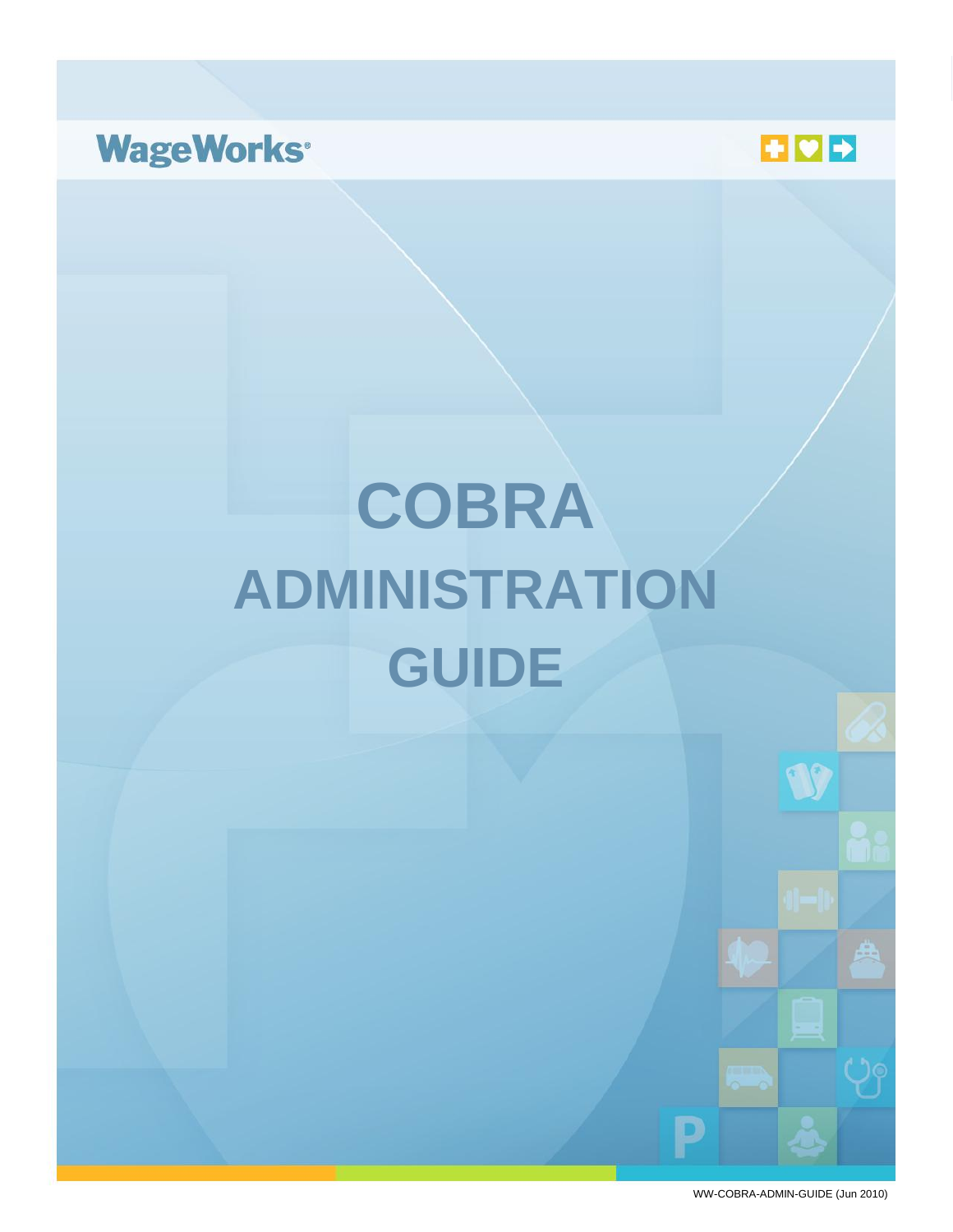

# **TABLE OF CONTENTS**

| SECTION I - INTRODUCTION TO COBRA ADMINISTRATION 2 |
|----------------------------------------------------|
|                                                    |
|                                                    |
|                                                    |
|                                                    |
|                                                    |
|                                                    |
|                                                    |
|                                                    |
|                                                    |
|                                                    |
|                                                    |
|                                                    |
|                                                    |
|                                                    |
|                                                    |
|                                                    |
|                                                    |
|                                                    |
|                                                    |
|                                                    |
|                                                    |
|                                                    |
|                                                    |
|                                                    |
|                                                    |
|                                                    |
|                                                    |
|                                                    |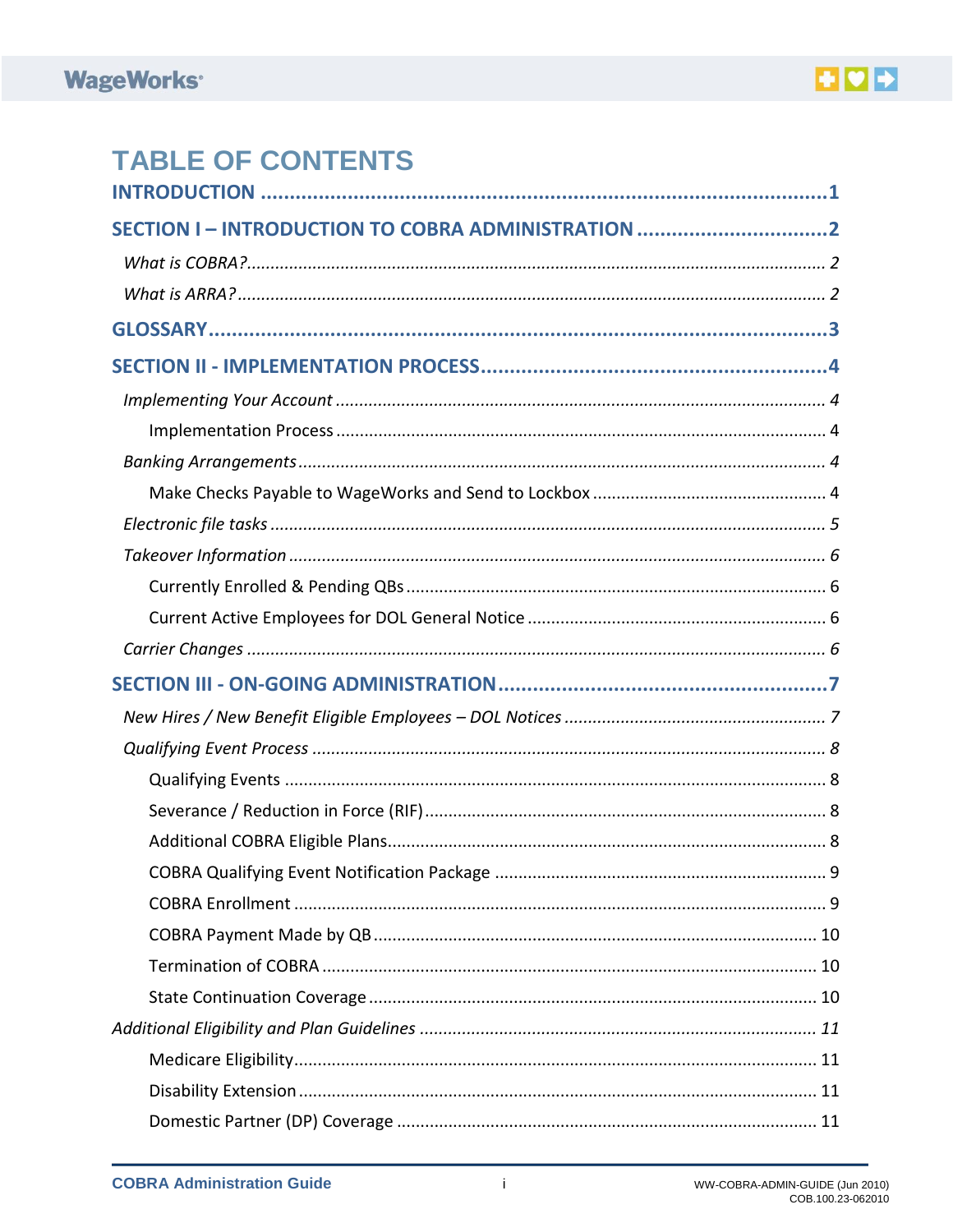# EDE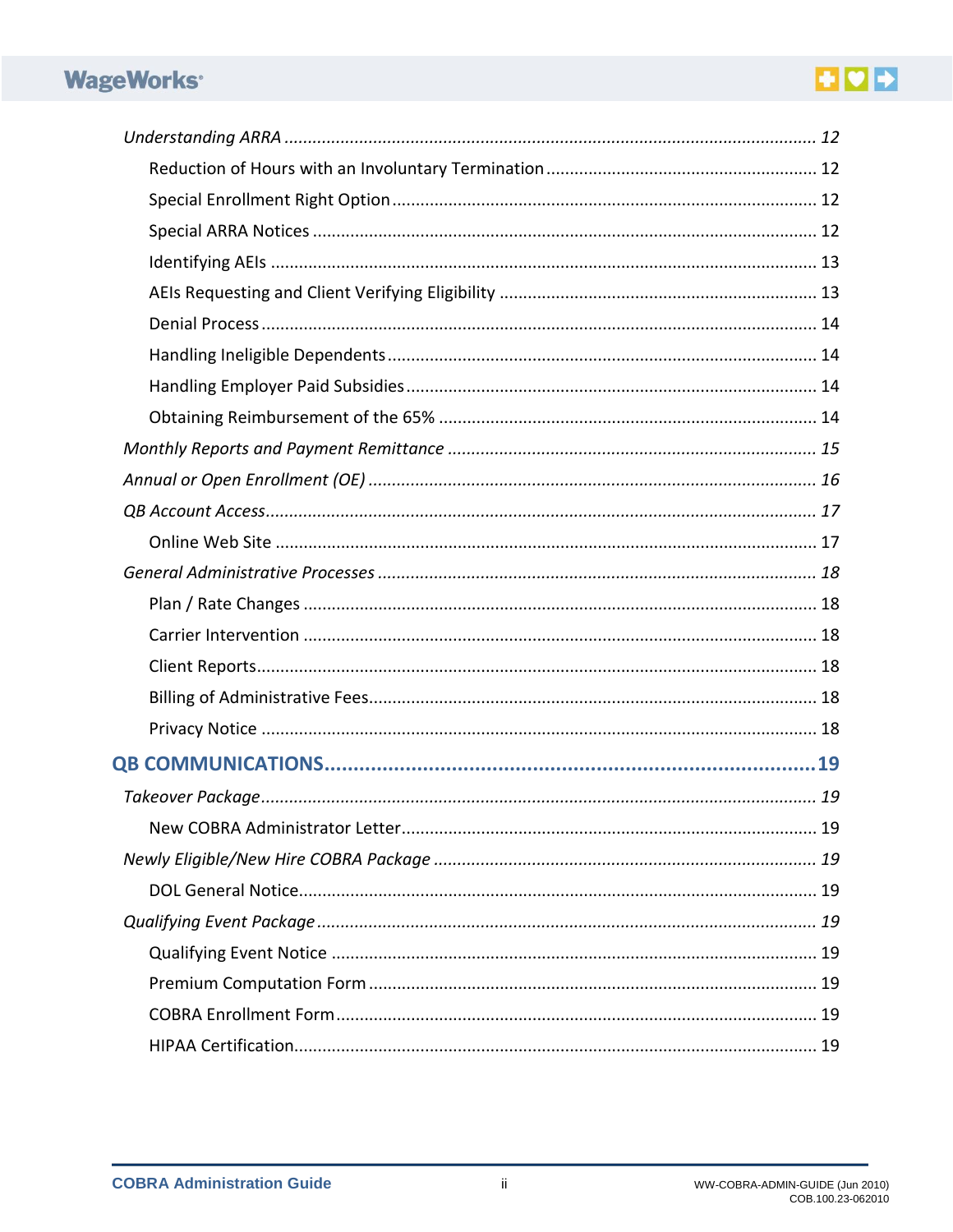# EDE

| APPENDIX A - SUMMARY OF COBRA RESPONSIBILITIES 21        |
|----------------------------------------------------------|
| APPENDIX B - COBRA QUALIFYING EVENTS COVERAGE PERIODS 22 |
|                                                          |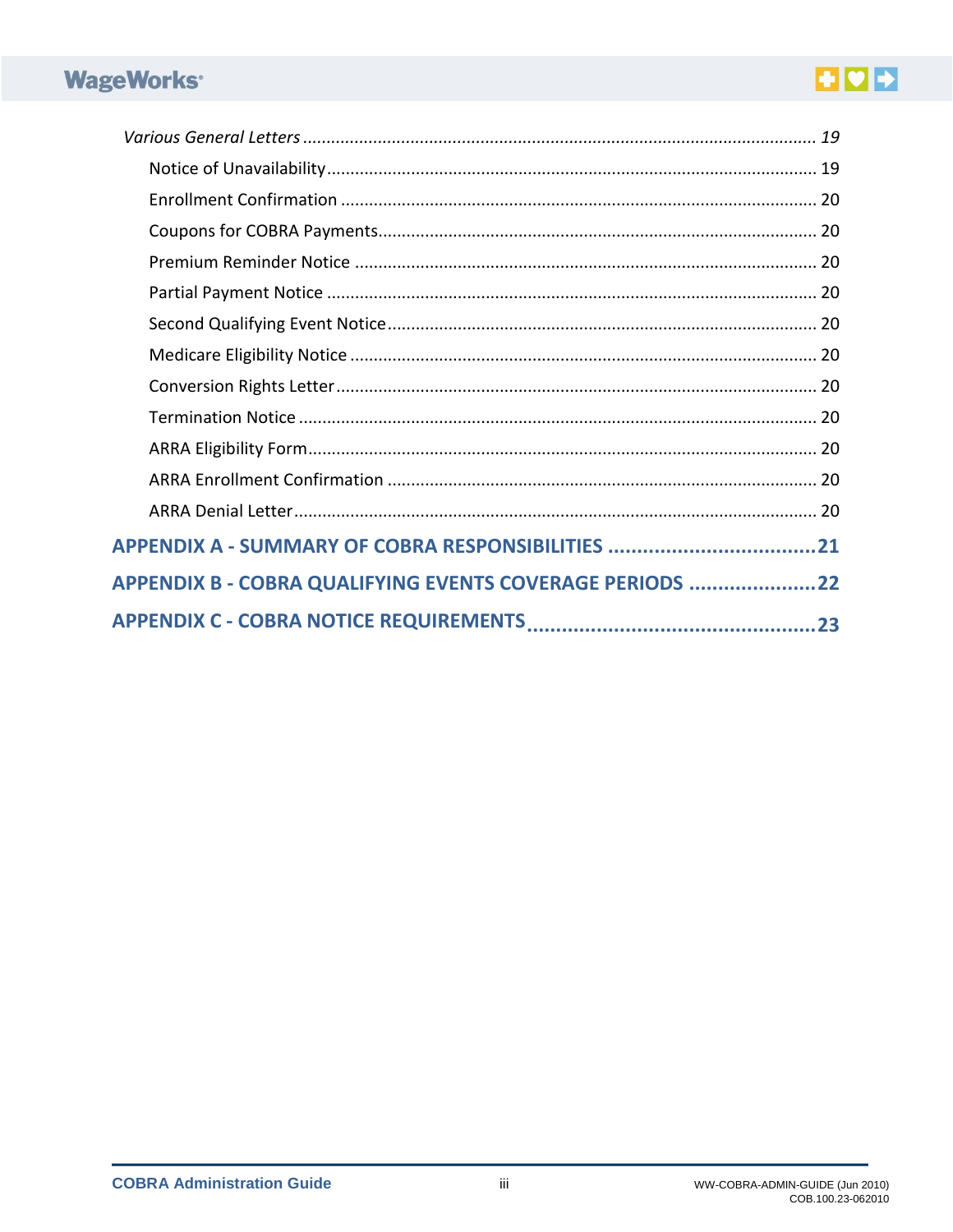

# <span id="page-4-0"></span>**INTRODUCTION**

This "COBRA Administration Guide" is designed to provide you with steps to assist with your implementation and the "on-going" administrative processes throughout the year. This guide is divided into three sections for ease in locating the necessary information.

- Section I Introduction to COBRA Administration
- **Section II Implementation Process**
- **F** Section III On-Going Administration

Each client is assigned a Client Services Team to assist with COBRA administrative needs. Each team member is trained in COBRA regulations and customer service protocols to provide you with the best service possible. The primary responsibility of the Client Services Team is to understand the needs of the client, be responsive to HR staff calls and emails, research specific HR questions and issues, ensure HR satisfaction and interface with a client's broker or consultant.

Customer Service Representatives and COBRA Operations Processors assist your Client Services Team. The role of Customer Service Representatives is to handle all QB calls, inquiries, as well as provide guidance and suggestions for QBs to help them receive the highest level of service. COBRA Operational Processors process all incoming and outgoing COBRA enrollments carrier eligibility reporting and the maintenance of all Qualified Beneficiary (QBs) accounts.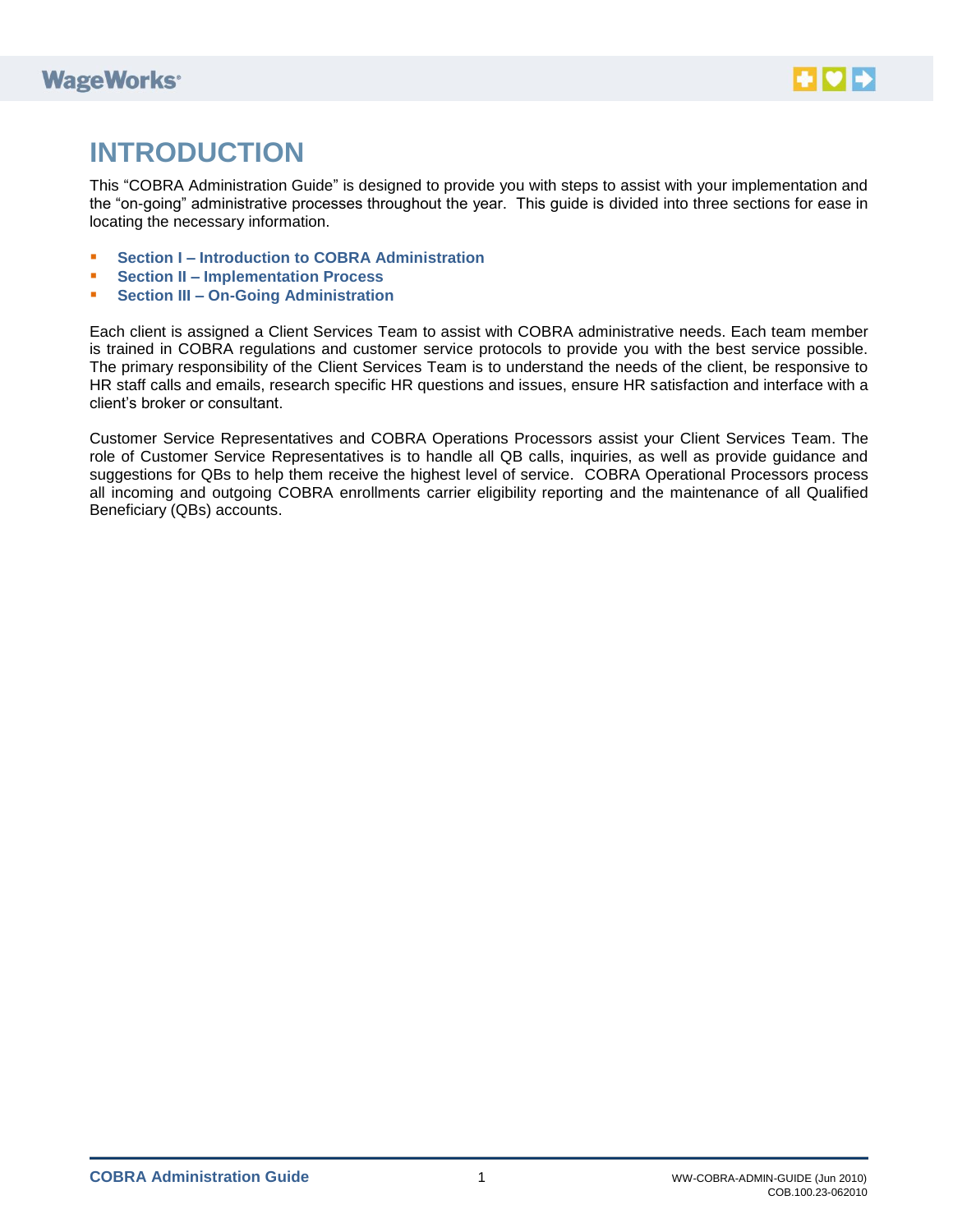

# <span id="page-5-0"></span>**SECTION I – INTRODUCTION TO COBRA ADMINISTRATION**

### <span id="page-5-1"></span>**WHAT IS COBRA?**

The Consolidated Omnibus Budget Reconciliation Act (COBRA) of 1985 imposed health care continuation requirements on certain group health plans. Coverage required under these regulations is referred to as COBRA continuation coverage. COBRA applies to plan years beginning after July 1, 1986 and was codified as Section 4980B of the Internal Revenue Code, Sections 601 through 608 of ERISA and Title XXII of the Public Health Service Act. The Department of Labor (DOL) and Internal Revenue Service (IRS) originally published proposed regulations interpreting COBRA requirements in the Federal Register June 15, 1987 with regulation and enforcement notices. Regulations have been updated on several occasions since that time.

Employers with more than 20 employees on more than 50% of typical business days in the prior calendar year are subject to complying with COBRA for Qualifying Events. Employers with fewer than 20 employees, along with certain church plans and federal governments, are not subject to COBRA.

Plans that are subject to COBRA include group health plans, such as medical, dental, vision, Employee Assistance Plans (EAP) that provide a visit component, Health Care Spending Accounts (only if under spent), and Health Reimbursement Arrangements.

Under COBRA, employees and their covered dependents can elect a temporary extension of their health benefits in certain instances where their group coverage would normally end. The extended coverage may be continued for 18 to 36 months, depending on the Qualifying Event. The benefits offered to the employees and dependents under COBRA, must be the same benefits they had prior to the Qualifying Event.

### <span id="page-5-2"></span>**WHAT IS ARRA?**

The American Recovery and Reinvestment Act (ARRA) was signed into law on February 17, 2009 and provides Government funded COBRA premium reduction assistance equal to 65% of the COBRA premium to COBRA QBs who are deemed to be an Assistance Eligible Individual (AEI). See section "Understanding ARRA" for additional information on ARRA.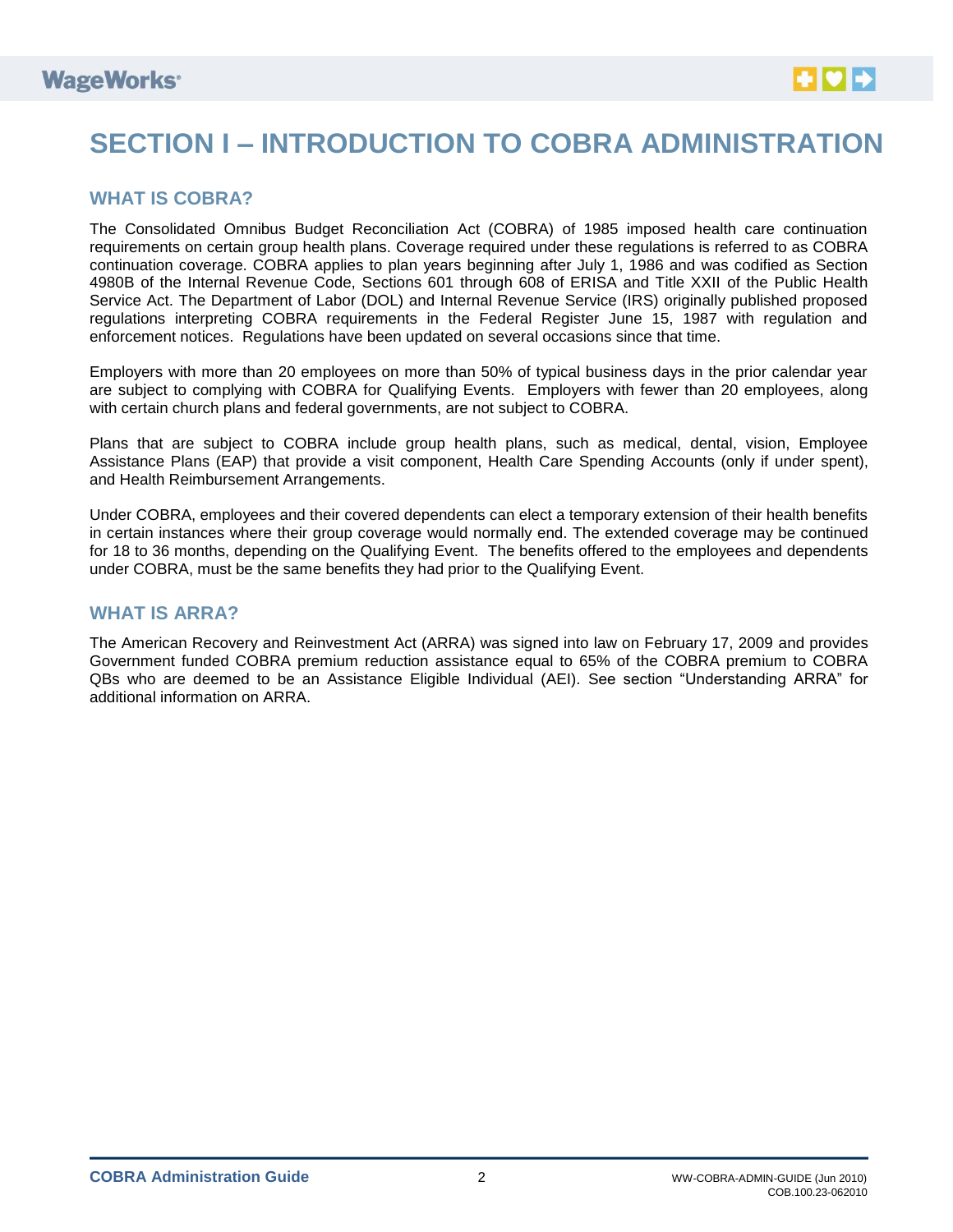

# <span id="page-6-0"></span>**GLOSSARY**

Within this guide, references to "the Client" are noted as "you" or "your".

- 1.01 **ARRA -** American Recovery and Reinvestment Act. The Act provides a 65% premium reduction to eligible QBs that qualify under COBRA for plans such as medical, dental and vision.
- 1.02 **COBRA Administration** The notification and management of COBRA rights to employees and QBs.
- 1.03 **Disability Extension** A QB who is or becomes disabled while on COBRA may be allowed an additional 11 months of COBRA benefits.
- 1.04 **DOL** Department of Labor.
- 1.05 **Domestic Partner (DP)** A person other than the spouse, who resides with the QB or employee. A domestic partner does not have the same rights under COBRA as a spouse under Federal COBRA regulations.
- 1.06 **General Notice** The first notice provided to active employees and spouses (if applicable) when they become enrolled in or covered by a COBRA eligible benefit, informing them of their COBRA rights upon a Qualifying Event.
- 1.07 **Medicare** A program established under the U.S. Social Security Administration that reimburses hospitals and physicians for medical care provided to qualifying people.
- 1.08 **Qualified Beneficiary (QB)** A person who has incurred a Qualifying Event and is now entitled to COBRA. The QB can be the employee, spouse, or dependent child of the employee.
- 1.09 **Qualifying Event** The event that has occurred (such as termination, reduction in hours, divorce or death) that allows the QB to qualify for COBRA benefits.
- 1.10 **Qualifying Event Notice** The notice that is sent to the QB and eligible dependents, notifying them of the Qualifying Event that entitles them to COBRA benefits.
- 1.11 **State Continuation Coverage** In certain states, there may be a state mandated COBRA continuation period for QBs. Each state's law as it applies to state continuation will vary in offerings.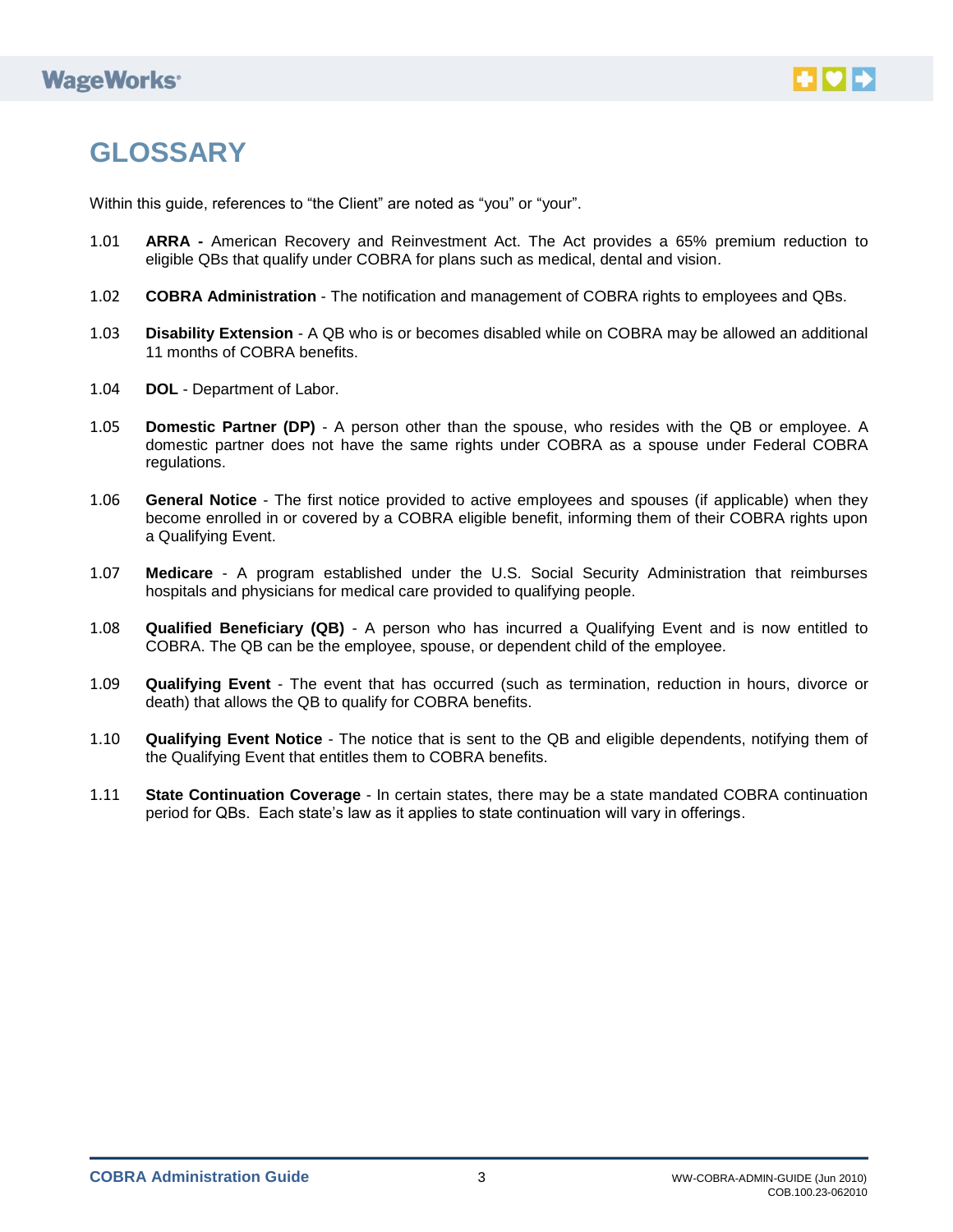

# <span id="page-7-0"></span>**SECTION II - IMPLEMENTATION PROCESS**

## <span id="page-7-1"></span>**IMPLEMENTING YOUR ACCOUNT**

The implementation process begins when WageWorks receives a completed Plan Survey (Client Application) and set-up fee (if applicable). These items provide WageWorks with the information needed to establish your account and begin the implementation process.

### <span id="page-7-2"></span>**Implementation Process**



### <span id="page-7-3"></span>**BANKING ARRANGEMENTS**

The following will detail the banking arrangements for COBRA Administrative Services.

#### <span id="page-7-4"></span>**Make Checks Payable to WageWorks and Send to Lockbox**

- QBs will send their premium payments with coupon to the designated WageWorks owned lockbox.
- Checks will be processed by WageWorks each business day, excluding weekends and holidays.

As a standard practice, on a monthly basis, the client will receive one check/ACH deposit from WageWorks for all premiums received, less the 2% administrative fee. The client is responsible for paying the carrier bill as stated in the Contract for Services.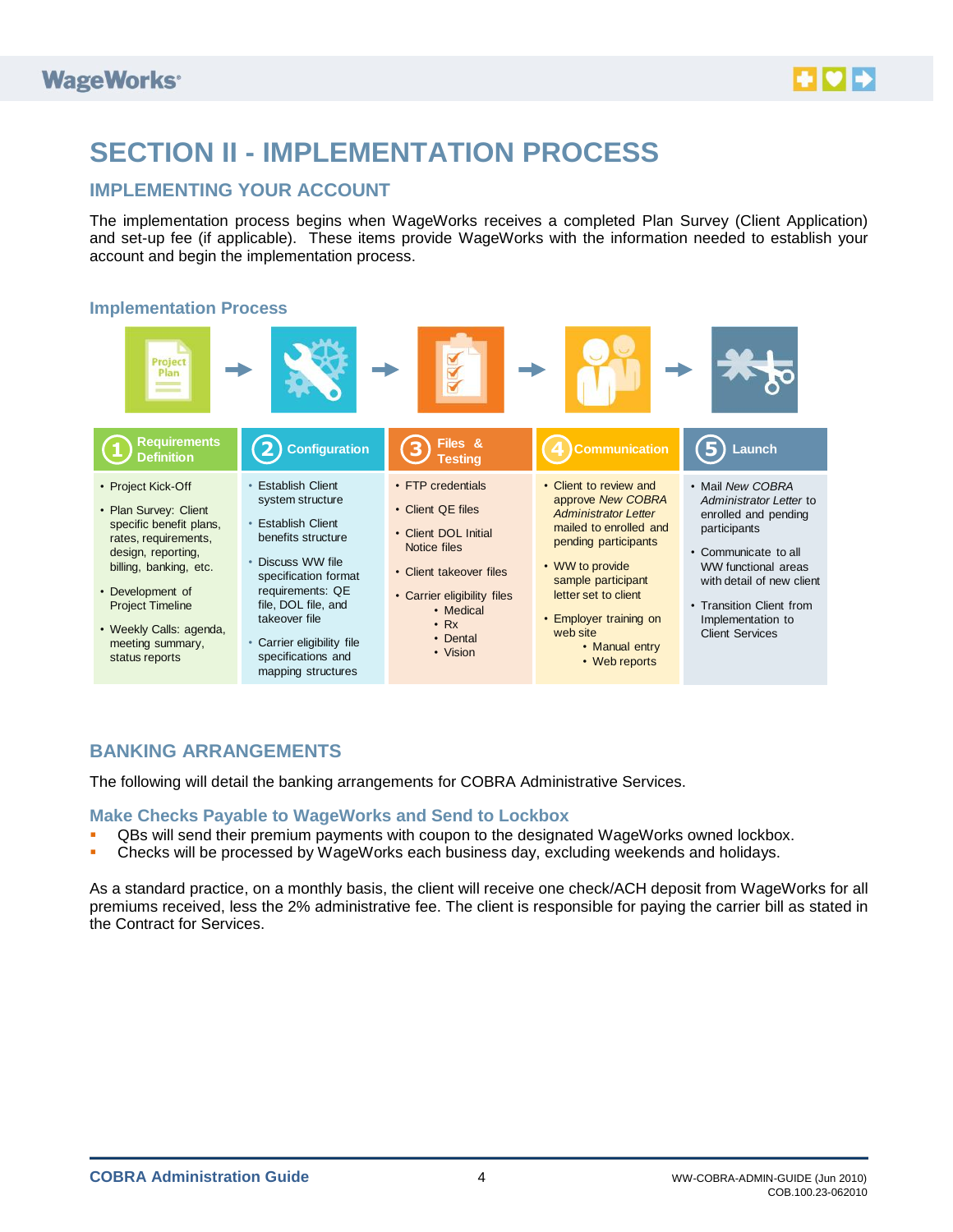

# <span id="page-8-0"></span>**ELECTRONIC FILE TASKS**

WageWorks requires that an implementation process be followed when creating your files for COBRA data. The following tasks that must be completed are:



<span id="page-8-1"></span>**IMPORTANT NOTE** – WageWorks must receive 2 clean test files in a row prior to going "Live".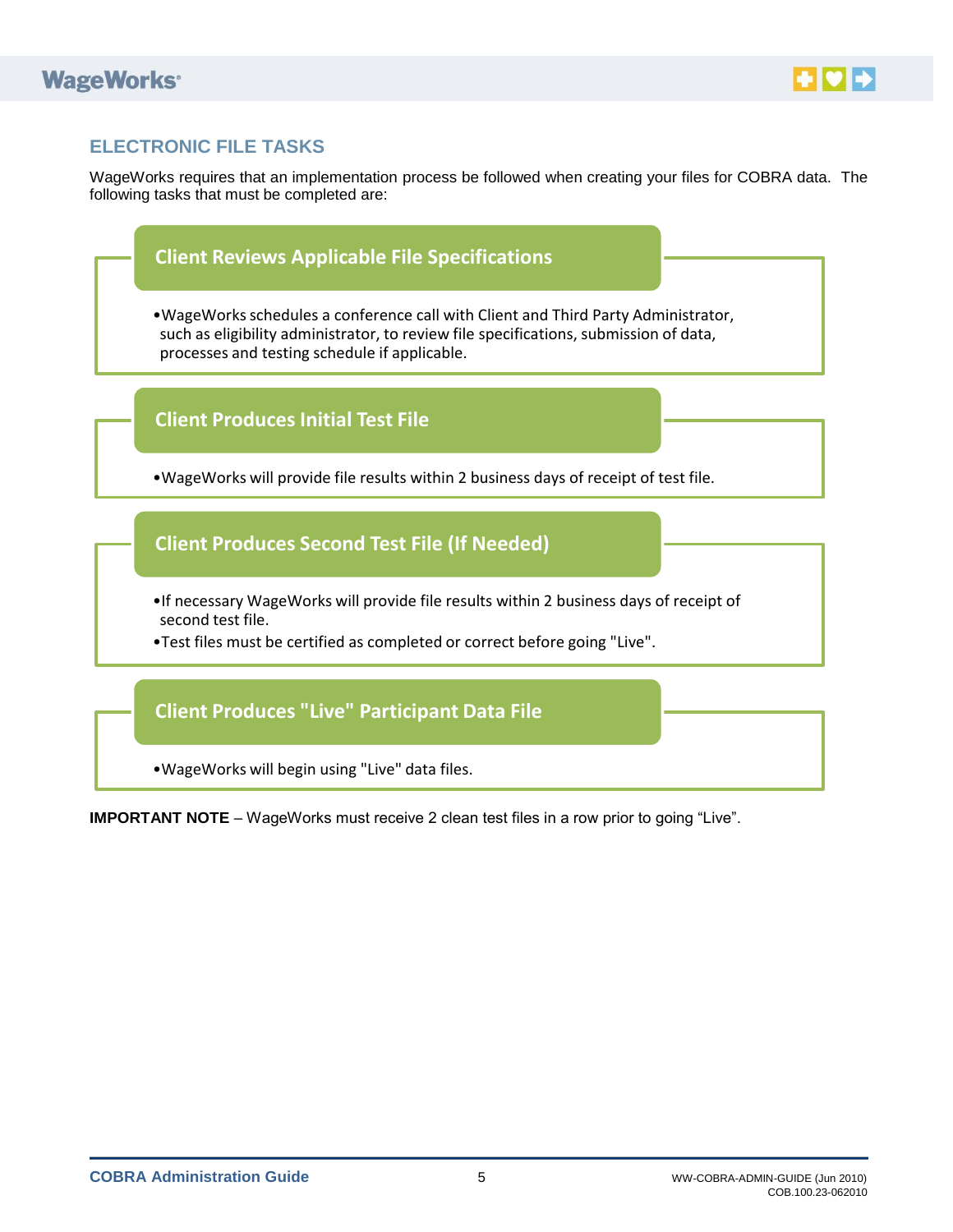

### **TAKEOVER INFORMATION**

#### <span id="page-9-0"></span>**Currently Enrolled & Pending QBs**

In order to assume responsibility for your COBRA administrative services, WageWorks first needs to track all pending COBRA enrollees.

You must notify WageWorks of all pending QBs in order to takeover tracking their COBRA eligibility. To gather this information, you may provide WageWorks with a data file according to required file specifications or via a provided Excel spreadsheet. WageWorks will begin the administration for all your currently enrolled QBs as well.

Once the takeover information is received, WageWorks will import this information into the COBRA system. WageWorks will then produce and send a "New Administrator Letter" advising QBs of the change in administrator along with new premium coupons.

**IMPORTANT NOTE**: The takeover file format will not be the method used for submitting future COBRA Qualifying Event notifications. For details on options available for notifying WageWorks of Qualifying Events and/or new hires, see WageWorks' COBRA Web Site User Guide or COBRA file specifications.

#### <span id="page-9-1"></span>**Current Active Employees for DOL General Notice**

Many new clients request WageWorks to send out a "blanket" DOL General Notice to all current employees and spouses (as applicable). If this service is requested, a file must be provided with the required demographic information for all benefit eligible employees and their spouses. Sending this blanket DOL General Notice may not be needed if you are confident that DOL General Notices have been sent out to all covered employees (typically as a new hire or when they become benefit eligible) and spouses within 90 days of eligibility as required by the DOL.

If you are not confident that either:

- The notices have been mailed regularly to both the employee and the spouse (if applicable), or;
- The notice is not in compliance with DOL regulations.

You may want to take the extra step to ensure compliance in this regard. WageWorks can send a notice to all current benefit eligible employees and spouses (as applicable). Refer to the Contract for Service for applicable fees.

### <span id="page-9-2"></span>**CARRIER CHANGES**

It is very important that you notify each insurance carrier that you have retained WageWorks to provide COBRA administrative services and all COBRA enrollments and terminations will be reported by WageWorks. In addition, it is vital that each carrier be required to review the monthly COBRA reports WageWorks will send to them on your behalf so all enrollments and terminations are processed timely. This is especially important so that you do not continue to be billed for QBs who have terminated COBRA coverage during any given month. A letter template is available upon request.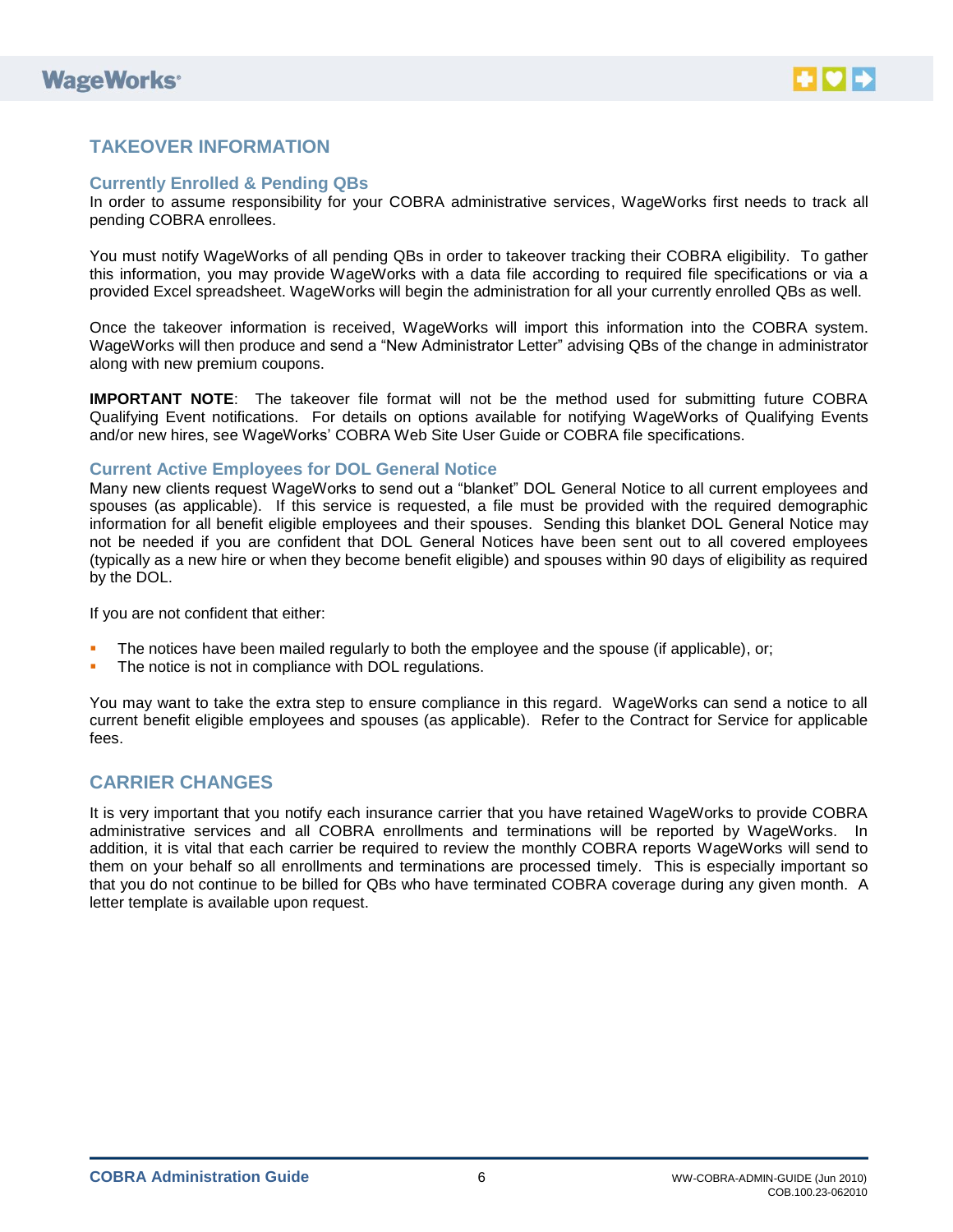

# <span id="page-10-0"></span>**SECTION III - ON-GOING ADMINISTRATION**



# <span id="page-10-1"></span>**NEW HIRES / NEW BENEFIT ELIGIBLE EMPLOYEES – DOL NOTICES**

When a new hire or existing employee becomes eligible for benefits, you will need to send the required information to WageWorks via entering on WageWorks' web site or by electronic file submission. If the employee is covering a spouse, be sure to include the spouse's information as well.

Upon WageWorks receiving the employee (and spouse) information in an approved format, WageWorks will produce the DOL General Notice. This letter describes the rights of the covered employee (and dependents if covered) in the event of a loss of coverage. Copies of the letters are saved along with a "proof of mailing".

If one of your employees gets married and adds the new spouse to one of the COBRA eligible benefits, the spouse must be sent a DOL General Notice. Send the information for the spouse to WageWorks and the required correspondence will be generated and mailed. Likewise, if one of your employees enrolls in one of the COBRA eligible benefits for the first time during OE, the employee and spouse (if covered) should be sent a DOL General Notice.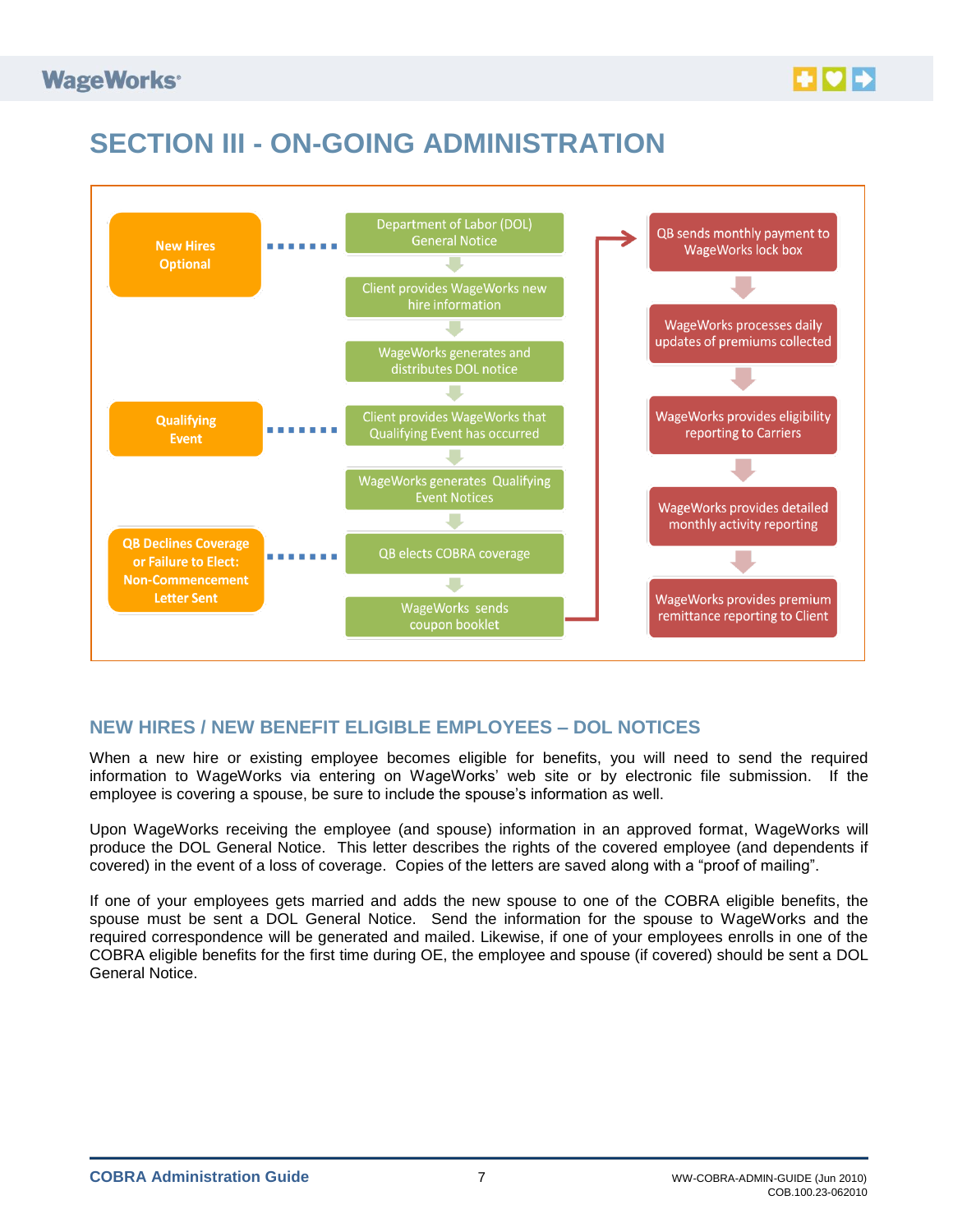

# <span id="page-11-0"></span>**QUALIFYING EVENT PROCESS**

#### <span id="page-11-1"></span>**Qualifying Events**

In order to be considered a Qualifying Event, two things must occur. There must be a Qualifying Event and a loss of coverage. The seven Qualifying Events that trigger the offering of COBRA continuation coverage are:

- **Termination of Covered Employee's Employment**
- **Retirement**
- **Covered Employee Becoming Entitled to Medicare**
- **Death of a Covered Employee**
- Ceasing to be a Dependent Child under the Terms of the Plan (age, full time school status, etc.)
- **Reduction of Covered Employee's Hours of Employment**
- Divorce or Legal Separation from the Covered Employee

COBRA becomes available following the loss of coverage and coverage must be for the same COBRA eligible plans that the employee had on the last date of coverage. This assures that the employee will have no "gap" in coverage. Although WageWorks may send out a different type of letter depending on the type of triggering event, your responsibilities are the same in any case:

- **Contact the carrier(s) involved and terminate the benefits of the employee on the effective date determined** by the plan (i.e. on the last day of the month or date of termination).
- Gather the necessary information and send it to WageWorks. Be sure to include the reason for loss of coverage so the appropriate letter can be sent to the appropriate person.

#### <span id="page-11-2"></span>**Severance / Reduction in Force (RIF)**

Some companies choose to include reference to COBRA benefits in a severance agreement with terminating employees. WageWorks can assist you with this; however, accurate information regarding the agreement and who is affected must be provided. The 2% fee that is retained by WageWorks will apply to the entire COBRA premium regardless of who is paying the premiums. The company may elect one of the following options:

- Extending alternative coverage **prior** to offering COBRA You can offer to continue the coverage of the employee exactly as is by paying the total cost of the benefits or by requiring the employee to continue to pay some portion of the benefit cost. In this scenario, COBRA won't begin until there is a "loss of coverage." If this is the method of choice, then treat the former employee as active for benefit purposes and report the event to WageWorks once the alternate paid coverage period has expired; using the date coverage is lost as the COBRA start date.
- Paying the COBRA premium for a specified period (subsidy) This is the more common approach as it limits the COBRA liability of the employer to a shorter period of time. In this case, COBRA begins as normally expected and the company is responsible for paying all or a portion of the premium for the specified period of time. In this case, send WageWorks the employee information at the time of the Qualifying Event and indicate the amount of the subsidy you will covering (either a percentage or a flat dollar amount) and the subsidy end date (how long you will pay for the COBRA benefits).

It is also not uncommon for a company to lay off a group of people all at once due to a RIF. WageWorks can accommodate these events as long as the appropriate notice and information is received. If this group will have a specific severance package, WageWorks can accommodate this as well. WageWorks will need all of the standard information, plus any information specific and common to this RIF group.

#### <span id="page-11-3"></span>**Additional COBRA Eligible Plans**

#### **Health Care Spending Account (HCSA)**

If the terminating employee has a Health Care Spending Account (also known as Health FSA), COBRA may apply. The QB would be eligible for COBRA if there is a positive Health Care Spending Account balance (taking into account all submitted and approved claims minus the year-to-date payroll deposits made) at the time of a Qualifying Event. This is known as an "under-spent HCSA". The QB may elect to continue their Health Care Spending Account only until the end of the plan year in which the Qualifying Event occurred.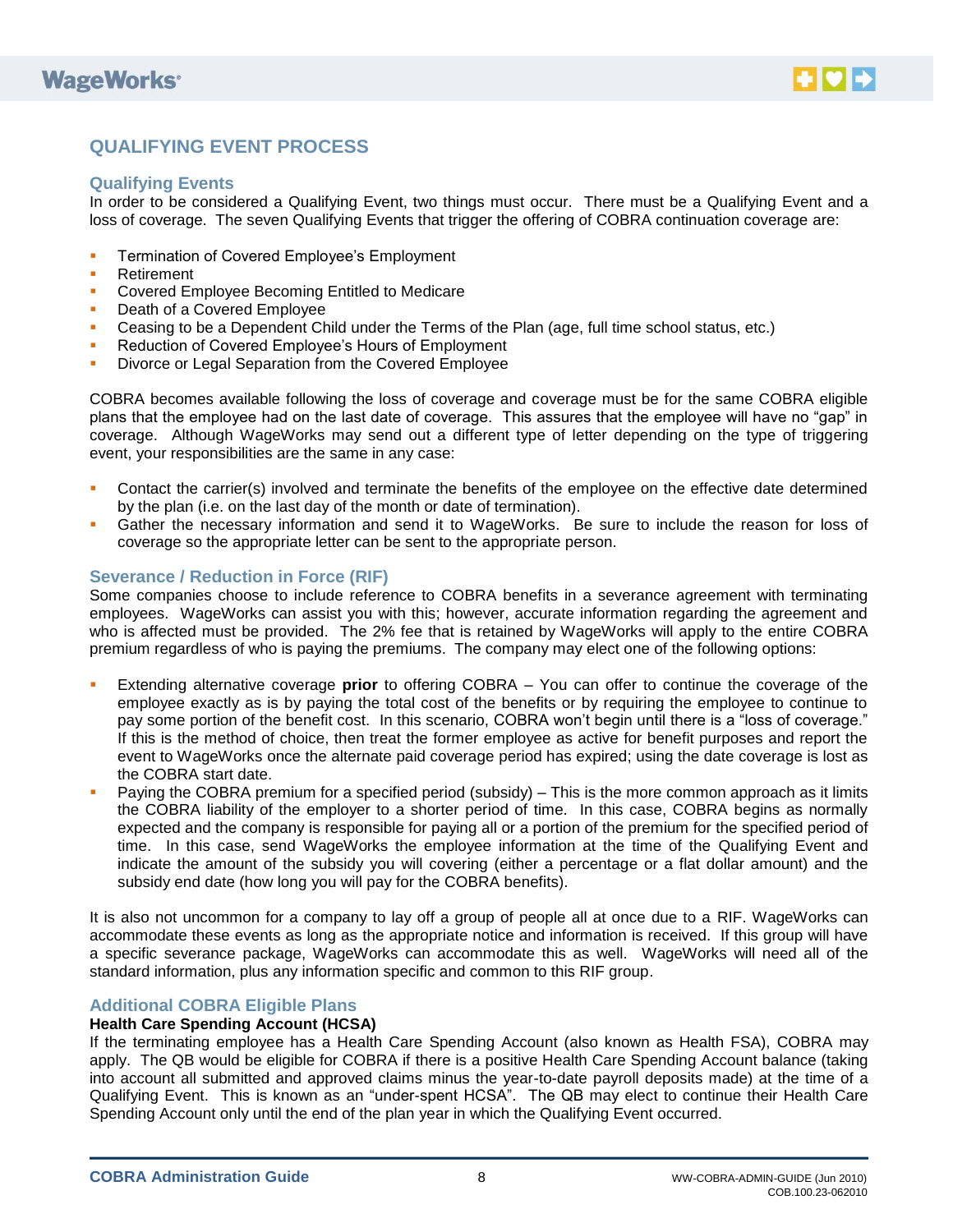



COBRA is not available to the QB, (taking into account all claims submitted and approved claims minus payroll deposits made on or before the date of the Qualifying Event) if the remaining Health Care Spending Account balance for the Plan Year is in a deficit position. This is known as an "over-spent HCSA."

#### **Health Reimbursement Arrangement (HRA)**

If the terminating employee has a Health Reimbursement Arrangement then COBRA may apply to this benefit. The QB would be eligible for COBRA if they had any remaining funds in their Health Reimbursement Arrangement at the time of a Qualifying Event. Coverage may be continued for the full 18 or 36 months and premiums are the responsibility of the QB.

**IMPORTANT NOTE** *- In addition to the QB's eligibility for the Health Care Spending Account and/or Health Reimbursement Arrangement, a spouse or dependent that loses coverage may also be eligible to have an individual HCSA or HRA on COBRA.*

#### **Health Savings Accounts (HSA)**

Health Savings Accounts (HSAs) are tax-favored IRA-type trust accounts that "eligible individuals" covered by certain high-deductible health plans (HDHPs) can establish to pay for certain medical expenses. In general, it is unlikely that an employee would want to elect COBRA coverage for an HSA after termination of employment; amounts contributed to HSAs are non-forfeitable and contributions can continue after termination of employment without a COBRA election.

#### **Group Term Life Insurance Plans (GTL)**

COBRA does not apply to most GTL plans because GTL plans do not provide medical care. But each GTL plan must be examined carefully to ensure that no ancillary benefits for medical care are present. If benefits for medical care are present, COBRA applies to that part of the plan.

#### <span id="page-12-0"></span>**COBRA Qualifying Event Notification Package**

Once the Qualifying Event information is received by WageWorks, a Qualifying Event Notification package will be produced and includes:

- Qualifying Event Letter
- **COBRA Enrollment Form**
- **•** Dependent's Enrollment Form (if applicable)
- Premium Computation Form
- HIPAA Certificate of Coverage
- ARRA Notification and ARRA Enrollment Form (if applicable)

#### <span id="page-12-1"></span>**COBRA Enrollment**

When WageWorks receives an enrollment form from a new QB, their election is recorded, dependents are entered or updated and indicative information is updated as needed (e.g. address changes). Once full payment is received, WageWorks will notify the carrier(s) of the reinstatement of coverage. This is typically done within 72 hours of the time that the full payment is entered into WageWorks' system. Most carrier updates are done via email, fax or data file feed to the applicable carriers. Online enrollment updates to carrier web sites or eligibility vendor web sites are another method of updating QB information.

WageWorks will then generate an Enrollment Confirmation letter to the QB. If payment is outstanding, WageWorks will notify the QB of the payment amount required before coverage can be reinstated. Included with this Enrollment Confirmation letter are payment coupons for the QB to use to remit payments to WageWorks on a monthly basis.

In most cases, when a current QB needs to add a new dependent onto their coverage, this information will come directly to WageWorks. When WageWorks is informed that there has been a birth, adoption or marriage of the QB, WageWorks will update the system and send updated rates and coupons. WageWorks will notify Carriers of the update.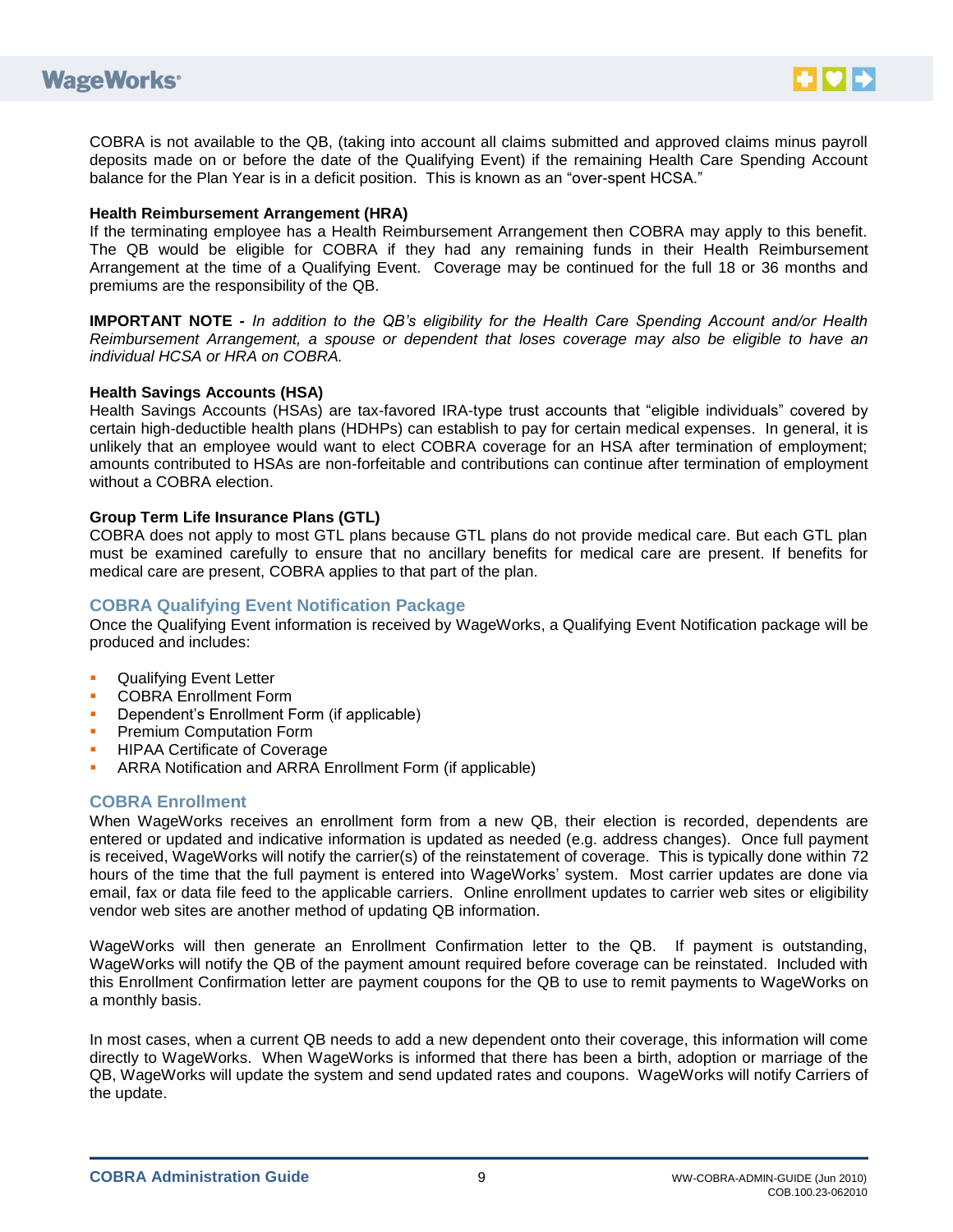



Upon written notice that a QB wants to drop a dependent from COBRA, WageWorks will notify the carrier and issue revised premium coupons to the QB, if necessary. A signature is required from the dependent waiving coverage if he/she is of legal age.

In the event that a former employee (out of habit or misunderstanding) contacts you, simply forward the information to WageWorks to work directly with the QB.

From time to time, WageWorks may be notified of a Qualified Medical Child Support Order (QMCSO). WageWorks will always comply with the terms of a court order, notifying the affected QBs accordingly.

#### <span id="page-13-0"></span>**COBRA Payment Made by QB**

COBRA payments are due from the QB on the first of the month; however, a 30 day grace period is required under Federal COBRA regulations. WageWorks posts payments received into WageWorks' system each business day excluding weekend and holidays. Since being timely is crucial to COBRA participation, special attention is paid to the postmark on the envelope. If a payment is late, WageWorks will follow the guidelines established by the Federal COBRA regulations and terminate the COBRA coverage retroactively to the last full month that a premium payment was received.

If payments are not received by the 15<sup>th</sup> of the month during which they are due, WageWorks will send out a Premium Reminder Notice to the QB. If payments received are less than the required amount, WageWorks will send out a Partial Payment letter advising of the additional funds required to complete payment for the month.

#### <span id="page-13-1"></span>**Termination of COBRA**

Upon receipt of written notice that a QB wants to terminate coverage (prior to the end of their maximum coverage period), WageWorks will generate a confirmation letter stating that the COBRA continuation coverage is being terminated at their request. Carriers will be notified of the termination within 2 business days.

If a QB fails to make their timely payment for COBRA coverage, WageWorks will terminate their COBRA coverage retroactively to the last full month that premium payment was received. WageWorks will generate a confirmation letter stating that the COBRA continuation coverage is being terminated due to failure to make a payment.

Approximately 90 days prior to the COBRA end date at the end of the maximum coverage period, WageWorks will generate a letter stating that COBRA coverage will be ending on a specified date and inform the QB of any conversion rights (where applicable). Another letter is sent to confirm termination of coverage at the end of the maximum COBRA period.

#### <span id="page-13-2"></span>**State Continuation Coverage**

If your medical plans are established in a state that offers additional COBRA coverage under the New York (NY) State continuation program, WageWorks can assist with notifying the QB of this available option. Typically, carriers administer the state continuation process with the QB enrolling and remitting payments directly to the insurance carriers.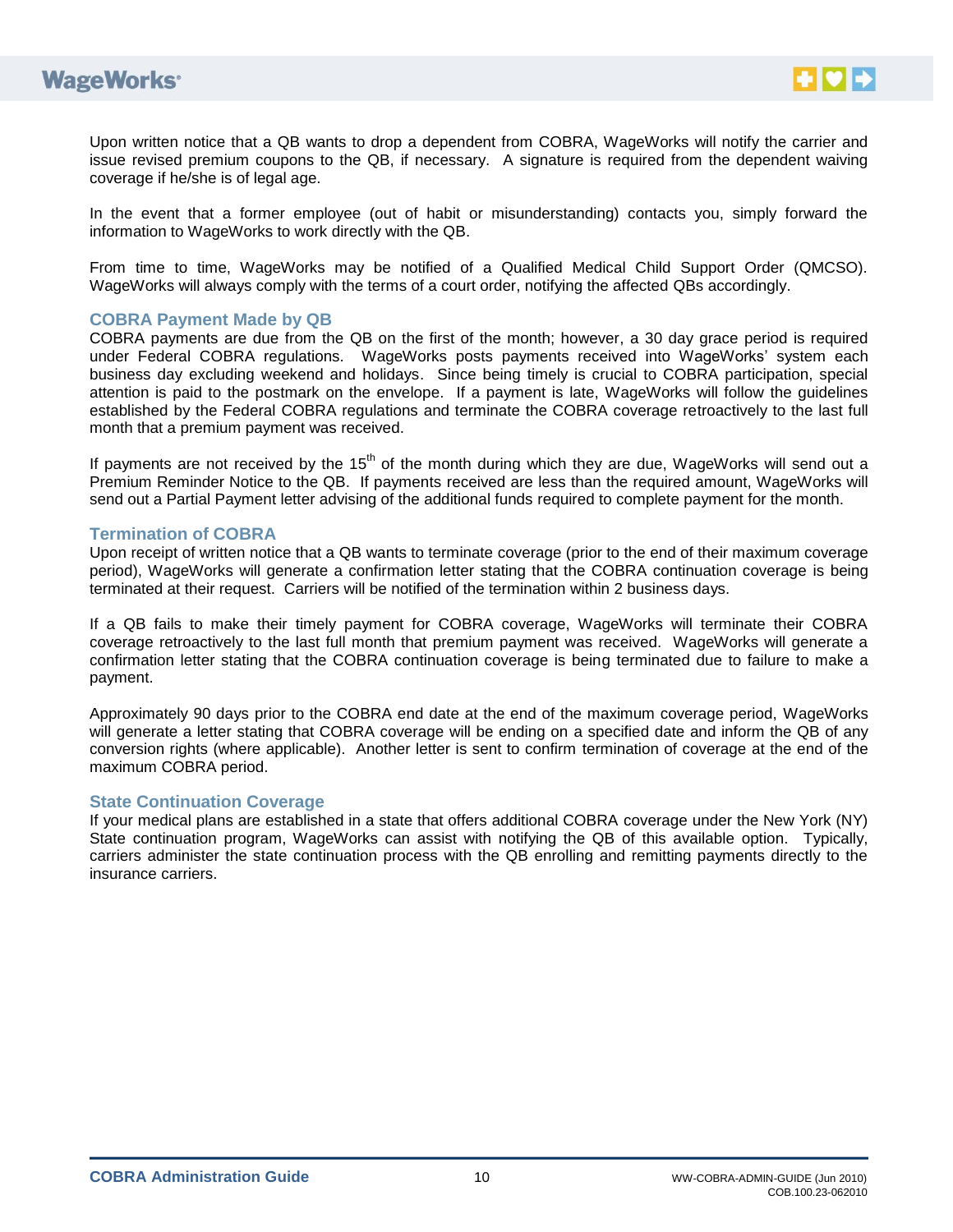

### <span id="page-14-0"></span>**ADDITIONAL ELIGIBILITY AND PLAN GUIDELINES**

#### <span id="page-14-1"></span>**Medicare Eligibility**

If at any point in time while on COBRA continuation coverage, a QB becomes eligible and enrolled in Medicare, they must notify WageWorks of the entitlement to Medicare. Medical coverage on COBRA will then be terminated for the person who is on Medicare; however, they may continue to receive all other COBRA benefits (dental, vision, etc.) up to the remainder of their maximum eligibility period. Any dependents of the QB that are not entitled to Medicare will continue to receive their medical coverage (and all other coverage) through COBRA up to the remainder of their maximum eligibility period. If a QB becomes entitled to Medicare prior to being covered on COBRA continuation coverage, the QB may be allowed to elect all COBRA plans (medical, dental, vision, etc.) for the maximum eligibility period of COBRA coverage.

#### <span id="page-14-2"></span>**Disability Extension**

If a QB becomes disabled in the first 60 days of COBRA, they will need to notify WageWorks of the Social Security disability determination and provide a copy of their "Notice of Award". This notification must be received within 60 days of the determination and prior to the exhaustion of the 18 month coverage period. This will then extend the COBRA coverage for an additional 11 months.

If a QB loses disability status while on COBRA, they will need to notify WageWorks of the Social Security disability determination. This notification must be received within 30 days of the determination.

#### <span id="page-14-3"></span>**Domestic Partner (DP) Coverage**

If your company makes provisions for covering domestic partners, you have the option to offer COBRA coverage to DPs, as well, in order to follow the regulations that require the continuation coverage to be identical to that which the employee had before the COBRA event. If similarly situated active employees are able to add a DP during OE, then you may wish to extend this offering to COBRA QBs as well.

However, because the Defense of Marriage Act defines the term marriage as husband, wife, and spouse; DPs are not considered to be QBs under COBRA law. That is, they do not have independent election rights under COBRA regulations. However, a plan may choose to be more generous than the law requires and offer independent election rights to DPs under a self-insured plan or, with insurance company approval, even under a fully insured plan. It is WageWorks recommendation that you review the question of whether to offer COBRA continuation coverage to DPs with your ERISA counsel.

**IMPORTANT NOTE:** DPs are not eligible for the ARRA premium reduction assistance.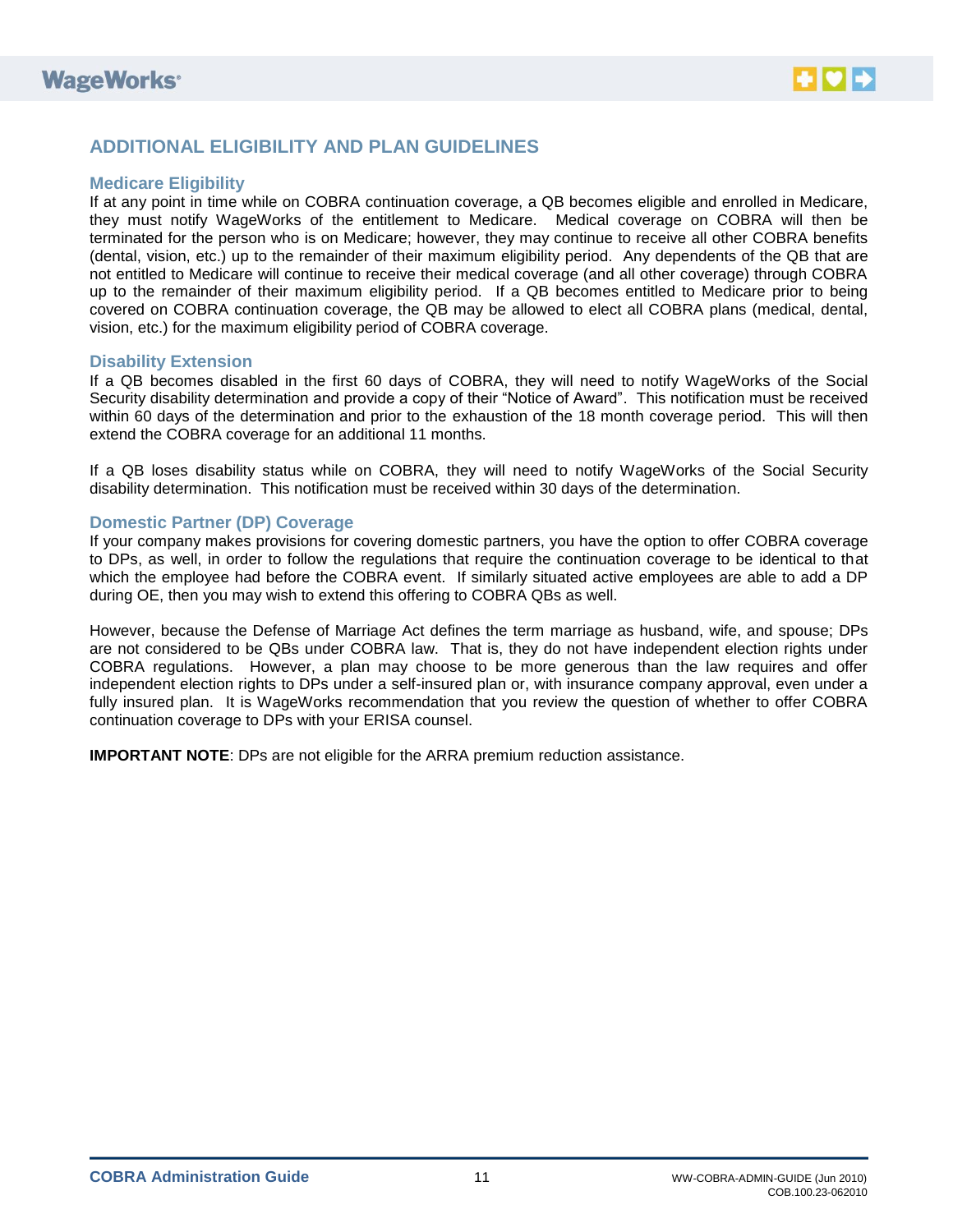

### <span id="page-15-0"></span>**UNDERSTANDING ARRA**

The American Recovery and Reinvestment Act (ARRA) was signed into law on February 17, 2009 and has been amended under the Department of Defense Appropriations Act of 2010, the Temporary Extension Act of 2010 and the Continuation Extension Act of 2010. This Act provides Government funded COBRA premium reduction assistance equal to 65% of the COBRA premium for up to 15 months of coverage to COBRA QBs who are deemed to be Assistance Eligible Individuals (AEI). To be eligible for this assistance an AEI must meet all of the following criteria:

- They must have been offered COBRA continuation coverage due to an event of involuntary termination of employment from September 1, 2008 to May 31, 2010;
- They must not be eligible for coverage under any other group health plan, such as a plan sponsored by a future employer or a spouse's employer and;
- They must not be eligible for Medicare.

ARRA premium reduction assistance applies to periods of coverage on or after February 17, 2009 and can last up to 15 months.

#### <span id="page-15-1"></span>**Reduction of Hours with an Involuntary Termination**

If a QB incurred an original Qualifying Event of reduction of hours between September 1, 2009 and May 31, 2010 and also was involuntarily terminated from employment between March 2, 2010 and May 31, 2010, they may be eligible for ARRA premium reduction assistance. The ARRA reduction assistance eligibility would become effective the day following their involuntary termination date.

If a QB did not originally elect COBRA with their reduction of hours event, they will be given a second chance to make a COBRA election. The effective date of COBRA coverage will start based off their involuntary termination date, however their COBRA maximum duration will be based off of when their original Qualifying Event (reduction of hours) occurred.

#### <span id="page-15-2"></span>**Special Enrollment Right Option**

ARRA also allows employers a special enrollment right which would allow the employer to offer the option of allowing their AEIs the ability to change health plans in which they are currently enrolled (if actively on COBRA) or had at the time of their Qualifying Event (if never enrolled/terminated from COBRA) to a less expensive plan. This is an optional provision of ARRA and left to the discretion of the employer to allow. In order for an AEI to take advantage of this special enrollment right, they must follow mandatory requirements:

- The premium for the other coverage option(s) cannot exceed the premium for the coverage in which the QB was enrolled at the time of their Qualifying Event;
- The employer must be offering this "different" coverage to active employees;
- The "different" coverage cannot be limited to only dental, vision, counseling, and/or referral services; cannot be a Health Care Spending Account; and cannot be coverage for the services or treatment furnished in an on-site medical facility maintained by the employer that consists mainly of first-aid type services, prevention and wellness care, or similar care; and
- The election period must be at least 90 days. Note that this election period requirement is longer than the standard 60 day COBRA election period.

#### <span id="page-15-3"></span>**Special ARRA Notices**

Every person who experienced a Qualifying Event from September 1, 2008 to May 31, 2010 must receive a special notice explaining ARRA's premium reduction assistance. WageWorks has incorporated this notice into WageWorks' standard Qualifying Event package for all QB's received and processed. Also included with this package, is a notice identifying any available opportunity to switch coverage options (if you allow this option) and a Request for Treatment as an Assistance Eligible Individual Form.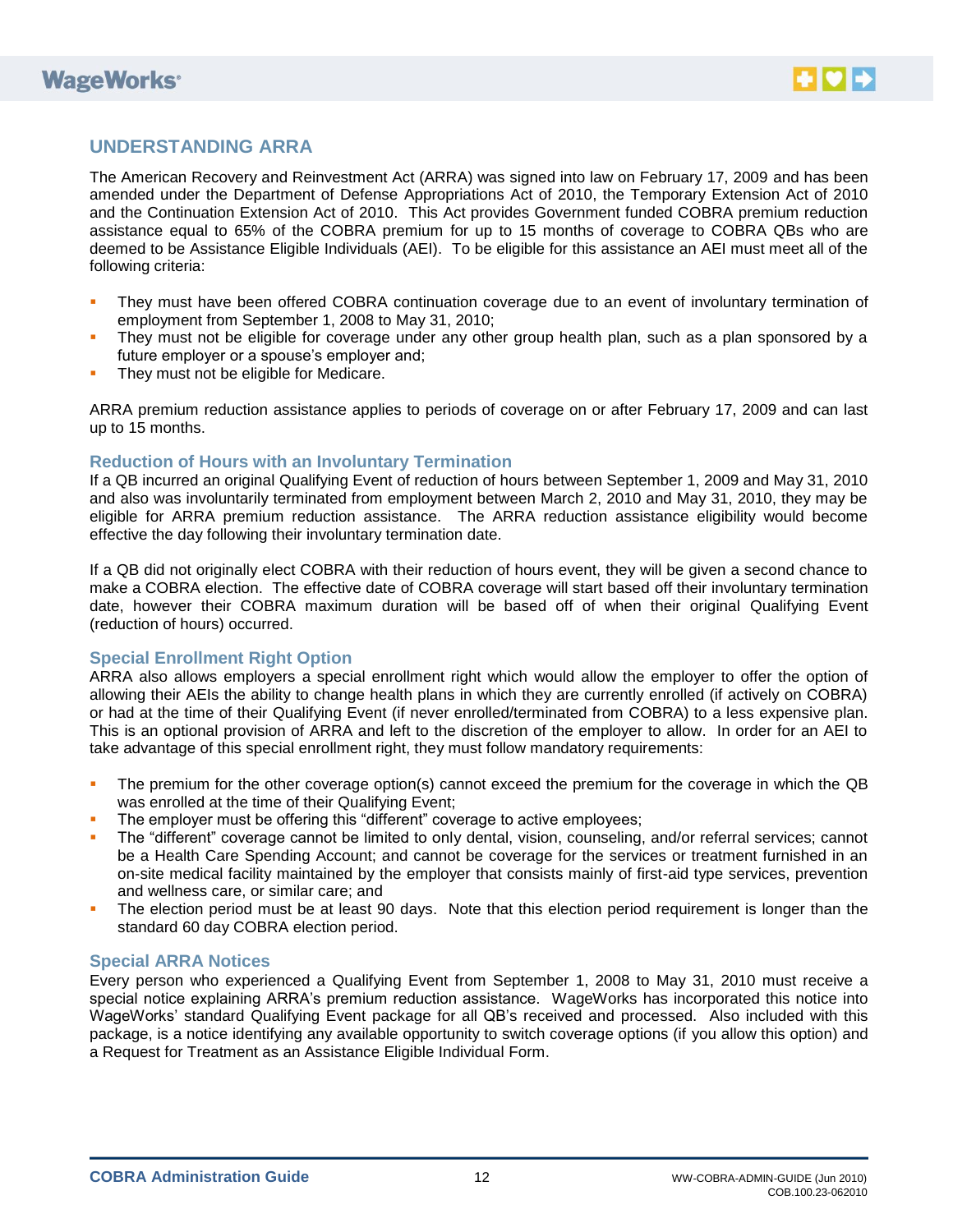



#### <span id="page-16-0"></span>**Identifying AEIs**

WageWorks has developed two options for reporting if your terminated employee is an AEI (Assistance Eligible Individual) and therefore eligible for the ARRA premium reduction assistance.

- *Option 1: Entry on Client Web Site* When entering a Qualifying Event on WageWorks' web site, you will see a checkbox that will allow you to indicate if a QB is ARRA eligible.
- *Option 2: Electronic Data Files* WageWorks' data file specifications include a field to indicate if a participant is ARRA eligible. Refer to the file specifications for instructions.

#### <span id="page-16-1"></span>**AEIs Requesting and Client Verifying Eligibility**

If QBs believe they qualify for ARRA premium subsidy, they must complete a Request for Treatment as an Assistance Eligible Individual Form and return it to WageWorks for processing. This form is a self-certification confirming they meet the definition of an Assistance Eligible Individual (AEI) and that they are entitled to the premium subsidy. If QBs meet the following criteria, WageWorks will begin processing the ARRA request:

- Upon receipt of a completed ARRA Certification Form.
- Upon receipt of a completed COBRA Enrollment Form from the QB.
- The QB has a Qualifying Event and loss of coverage date: Between September 1, 2008 through May 31, 2010
	-
- The QB does not have one of the following ineligible event types:
	- $\triangleright$  Becoming an ineligible dependent
	- > Divorce/Separation
	- $\triangleright$  Death

The next step in this process is to ensure you, as the employer, certify that the QB was involuntarily terminated and is eligible for ARRA premium reduction assistance.

If the QB name does not appear on the web site or electronic data file as an Involuntary Termination or if you have not indicated on the COBRA eligibility file that they are eligible, your Client Services Team will contact you to verify eligibility for the ARRA premium subsidy. Attached to the email will be a form titled Former Employer Response to Qualified Beneficiary's Request For Treatment As An Assistance Eligible Individual (ARRA Subsidy) for your response.

If a QB is approved for the ARRA premium subsidy (based on the above), an ARRA enrollment confirmation letter along with new premium coupons will be generated and mailed to the QB.

<span id="page-16-2"></span>If a QB is denied for ARRA premium reduction assistance (based on the above), WageWorks will generate a letter to the QB advising that the request was denied and that in order to continue COBRA coverage, full premium payment must continue to be remitted on a timely basis. WageWorks will also include information regarding the applicable DOL appeal process.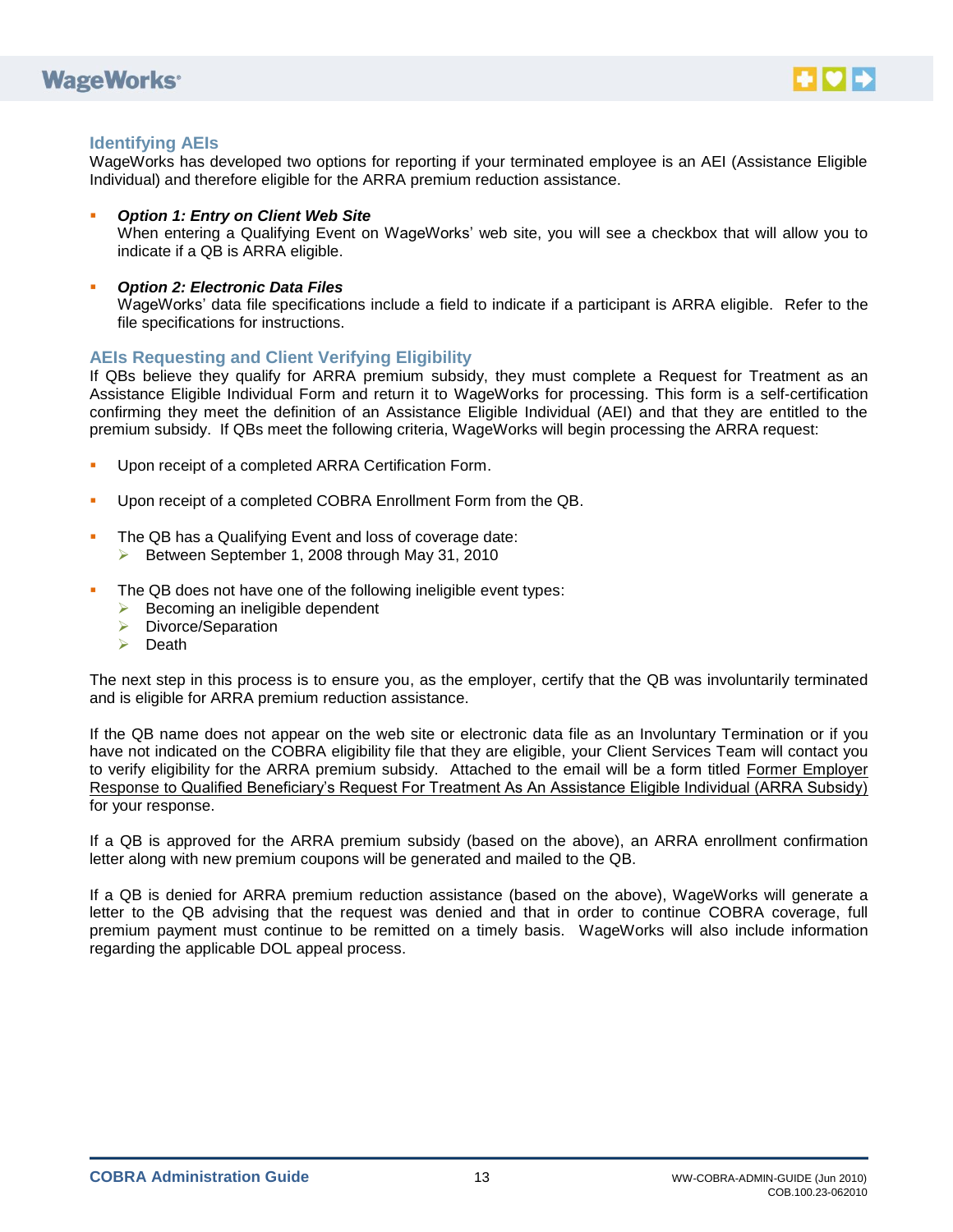



#### **Denial Process**

If a QB is denied ARRA's premium reduction assistance, they have the ability to appeal this decision. The DOL will review the appeals by individuals covered by group health plans of employers subject to the federal COBRA requirements. The Centers for Medicare & Medicaid Services (CMS) application will review the appeals by individuals covered by group health plans of federal, state, and local government employers or group health plans subject to a COBRA-comparable state law. All appeals must be handled in an expedited manor within 15 days of receipt. Upon the final determination of ARRA eligibility from the DOL, the QB will be notified in writing of the decision. If the DOL overturns the prior denial, the QB will need to notify WageWorks of the DOL determination. At that time, WageWorks will reprocess the ARRA enrollment.

#### <span id="page-17-0"></span>**Handling Ineligible Dependents**

There are some situations where an AEI's dependent may not be eligible for the ARRA premium reduction assistance. These situations may include, Domestic Partners or other dependents that may be eligible for other coverage. In these events, the amount of the premiums attributable to these ineligible dependents must be "removed" from the portion of the ARRAs premium subsidy. For example, if the AEI had "employee + one" coverage of \$500 and "one" is a Domestic Partner and the employee only rate is \$300, then ARRA can only be applied to the \$300 (the amount attributed to the AEI). Therefore, the QB would owe \$305 for the month (\$105 for the ARRA portion and \$200 for the ineligible dependent).

#### <span id="page-17-1"></span>**Handling Employer Paid Subsidies**

If you will be offering an employer paid subsidy in addition to the ARRA premium reduction assistance, the ARRA portion will only apply to the amount that the QB is responsible to pay. For example, if a QB's total COBRA premiums are \$1,000, and you, as the employer, will be covering 50% of that amount, the ARRA premium reduction assistance will only apply to the \$500 which is attributed to the QB's portion. Therefore, an AEI will only be responsible for paying \$175 and you will be responsible for paying \$825 (\$500 for the employer subsidy and \$325 for ARRA). However, you will only be eligible for reimbursement of the \$325 which is attributable to the 65% of the ARRA premium assistance.

#### <span id="page-17-2"></span>**Obtaining Reimbursement of the 65%**

Employers apply for reimbursement of the 65% ARRA premium reduction assistance in the form of an offset in the amount of payroll taxes. You must file a claim for the reimbursement with the IRS through the Quarterly Federal Tax Return, Form 941. See your tax consultant for additional details on this filing process.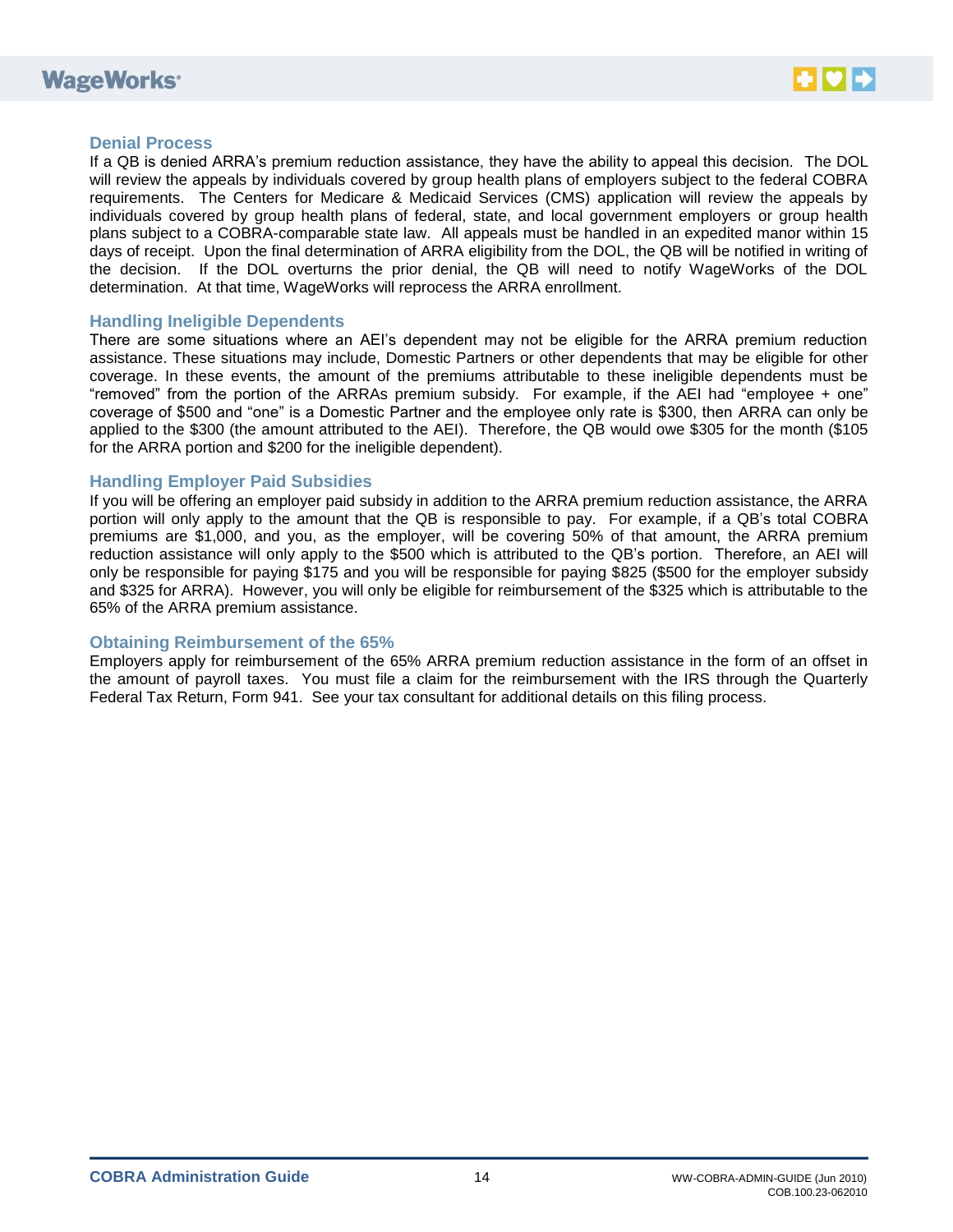

### <span id="page-18-0"></span>**MONTHLY REPORTS AND PAYMENT REMITTANCE**

WageWorks produces monthly reports by the 11<sup>th</sup> of each month for the COBRA activity occurring within the prior month. The delay is necessary due to the 30 day grace period required by COBRA regulations. Additionally, WageWorks must allow time for the arrival of mail postmarked at the end of the month and time to prepare the reports. A Carrier Report is sent to each carrier unless directed otherwise. A comprehensive set of client reports is available on WageWorks' web site. Remittance payment summary reporting is provided by the 20<sup>th</sup> business day of every month with premium remittance by ACH or check and delivered via WageWorks email.

You will continue to pay the carrier premiums for the QBs. Carrier invoices should continue to be sent to you. WageWorks strongly recommends that the reports provided be audited against the monthly carrier bills to make sure that carriers are updating their records timely and that the company is not continuing to paying for COBRA coverage for that has been terminated. Participation in COBRA fluctuates significantly and, therefore, your bills should be monitored carefully. Since most carriers will only allow premium credits for a period of 60 days, it is important to make carrier bill audits a priority.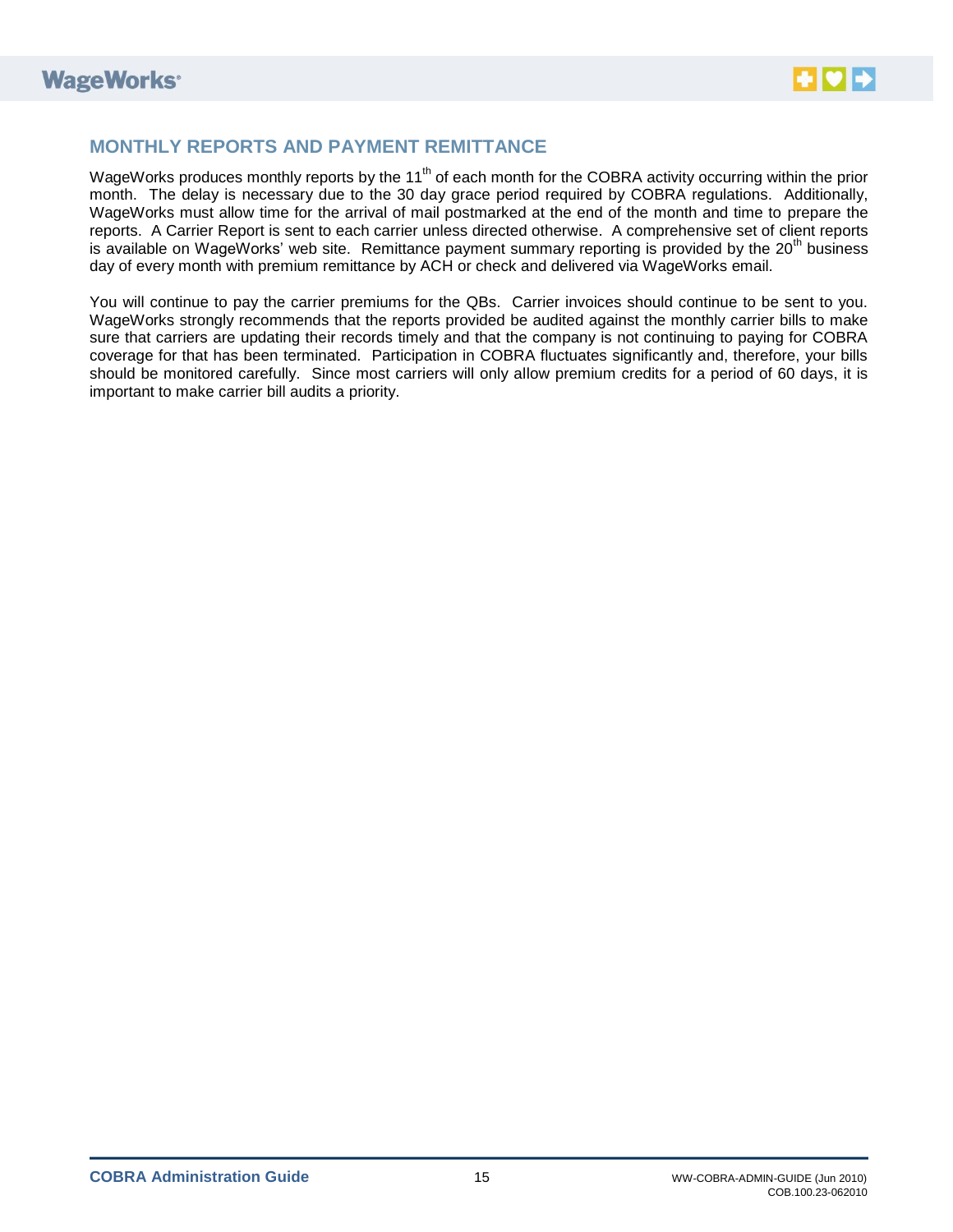

### <span id="page-19-0"></span>**ANNUAL OR OPEN ENROLLMENT (OE)**

Employers must extend the same OE rights (also known as Annual Enrollment) to QBs as it does to similarly situated active employees. Thus, if you maintain more than one group health plan and give active employees the opportunity to change plans during OE, the same rights must be extended to QBs. You must send the same basic materials to both active employees and QBs. WageWorks must be notified when you have an OE period to ensure that WageWorks' records are updated with all plan and rate changes for the new plan year.

WageWorks is able to manage the OE process for your QBs and are able to produce the appropriate enrollment forms and cover letters with updated rates from WageWorks' system. Send WageWorks any benefit information you are supplying to the active employees so that the correct materials will be in the packet. Refer to the Contract for Services for any applicable fees.

Whether you request WageWorks to be involved in the process or not, a notification in writing of any benefit plan or premium rate changes is required. A minimum 30 day advance notice to the QB of any rate change is recommended by WageWorks in order to comply with federal COBRA regulations. For example, if a rate change is effective January 1, WageWorks suggests that all QBs be notified of the change by December 1 of the previous plan year. To implement a rate change effective January 1, WageWorks would need to be notified no later than mid-November. It is WageWorks' recommendation that the rate change notification be incorporated into the OE materials.

If WageWorks is not managing the OE process, enrollment forms should be returned to you for auditing prior to submission to WageWorks.

**IMPORTANT NOTE**: OE for active employees may create an often-overlooked COBRA event. If one of your employees drops a spouse from coverage at OE, your company should notify the spouse of the loss of coverage. It is important to note that coverage dropped during an OE period is not a Qualifying Event for purposes of COBRA eligibility. If the "drop" is made "in anticipation of a divorce," the spouse will be eligible for COBRA when the divorce is final even if the spouse does not have coverage at the time the divorce is finalized. Notify the spouse that he/she will need to contact the company when the divorce is final and COBRA coverage will be offered at that time going forward. This "anticipation" clause is good for 12 months.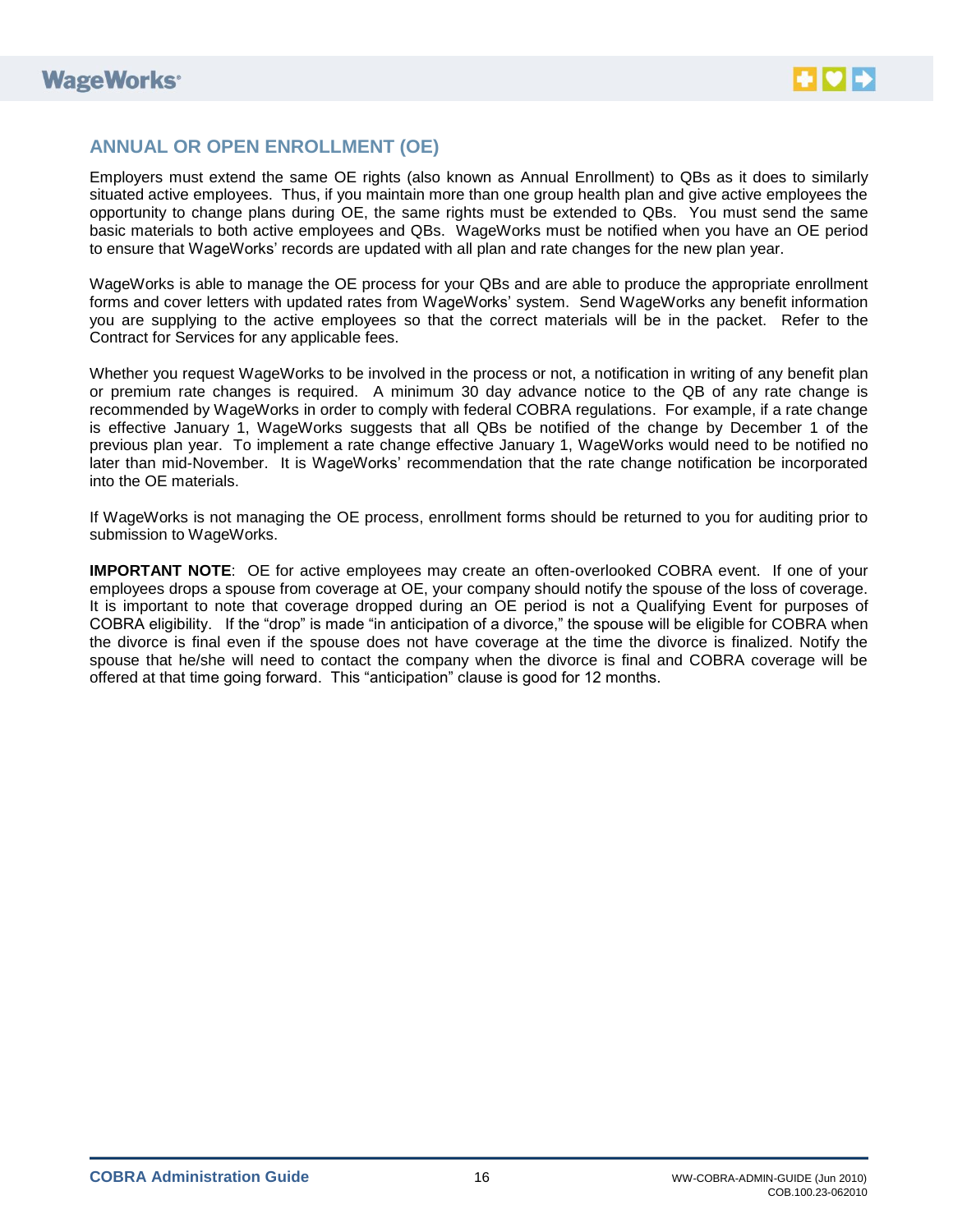# **WageWorks**<sup>®</sup>



# <span id="page-20-0"></span>**QB ACCOUNT ACCESS**

QBs account information is available in several different ways. Account information is accessed through WageWorks' web site or by calling and speaking to a Customer Service Representative Monday through Friday, 8:00 AM to 8:00 PM, Eastern Time.

#### <span id="page-20-1"></span>**Online Web Site**

WageWorks also offers a web site for QBs to view pertinent information regarding their COBRA account. The web site has been designed for their convenience and will give them access to the following:

- **Their personal profile.**
- **Their COBRA benefits plan details and coverage levels.**
- **Covered dependents (if applicable).**
- **Premium payment amount due and due date information.**
- **Payment history.**
- On-demand printing of Payment Coupons, which includes premium amount and due date.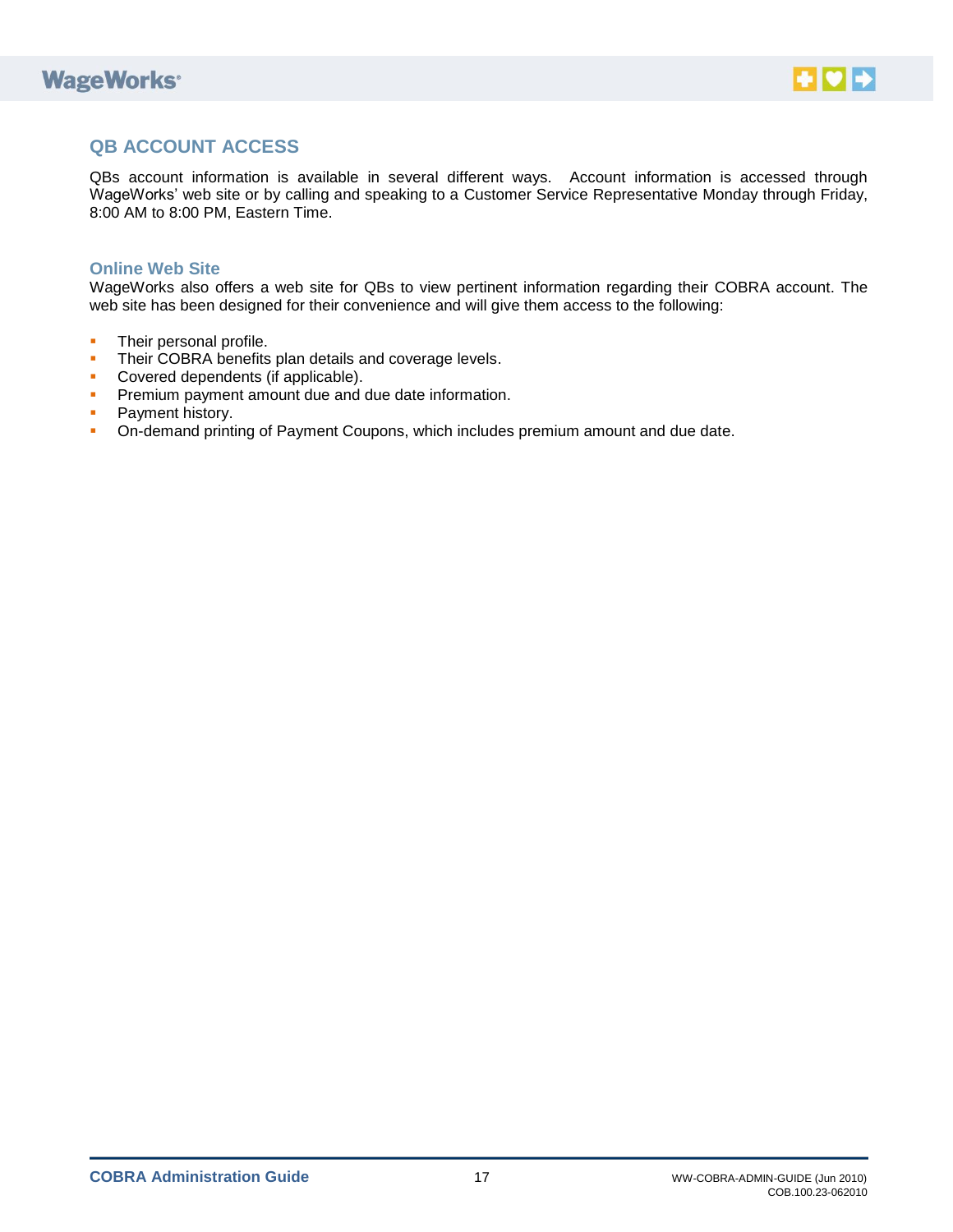

### <span id="page-21-0"></span>**GENERAL ADMINISTRATIVE PROCESSES**

This section informs you of other general processes that affect the administration of your plan.

#### <span id="page-21-1"></span>**Plan / Rate Changes**

Whenever you have a change in a plan that will affect QBs, you will need to provide advanced notice in writing of the changes. These changes may include carrier changes, rate changes or coverage changes. WageWorks recommends that QB's be notified at least 30 days prior to any rate increase. Federal COBRA regulations require a "timely notice" of changes be given to QBs. See the "Annual or Open Enrollment" section for information specific to this event. In general, rates may not be raised during the 12 month determination period (normally, the plan year).

#### <span id="page-21-2"></span>**Carrier Intervention**

You may need to be involved with the carrier on behalf of a QB from time to time. WageWorks tries to keep this to a minimum but sometimes you simply have the information or "influence" needed to accomplish the desired results for the QB. All parties involved must agree on these items:

- Termination of active benefits will come only from the company,
- Reinstatement of benefits resulting from a COBRA election will only come from WageWorks,
- Changes to the QBs coverage will only come from WageWorks, and
- Under no circumstances will the carrier take changes directly from QBs.

#### <span id="page-21-3"></span>**Client Reports**

A variety of monthly reports are available from WageWorks. All reports are available on WageWorks web site for accessing. See WageWorks COBRA Web Site User Guide for complete details.

#### <span id="page-21-4"></span>**Billing of Administrative Fees**

At the beginning of each month, you will receive a Billing Invoice. Administrative service fees are due on the  $25<sup>th</sup>$ of the month, in which WageWorks is providing services, as stated in the Contract for Services. Pay your invoice as billed to avoid accruing interest charges.

#### <span id="page-21-5"></span>**Privacy Notice**

The Gramm-Leach Bliley Act of 1999 requires "financial institutions" to safeguard client information and to provide notice of privacy practices to their customers. WageWorks will provide you with a Privacy Notice upon implementation, as well as annually, as long as WageWorks continue to provide administrative services for your employee benefit plan. This notice is available anytime on WageWorks web site. The notice will state that WageWorks will always and will continue to treat client's data with the utmost care and integrity.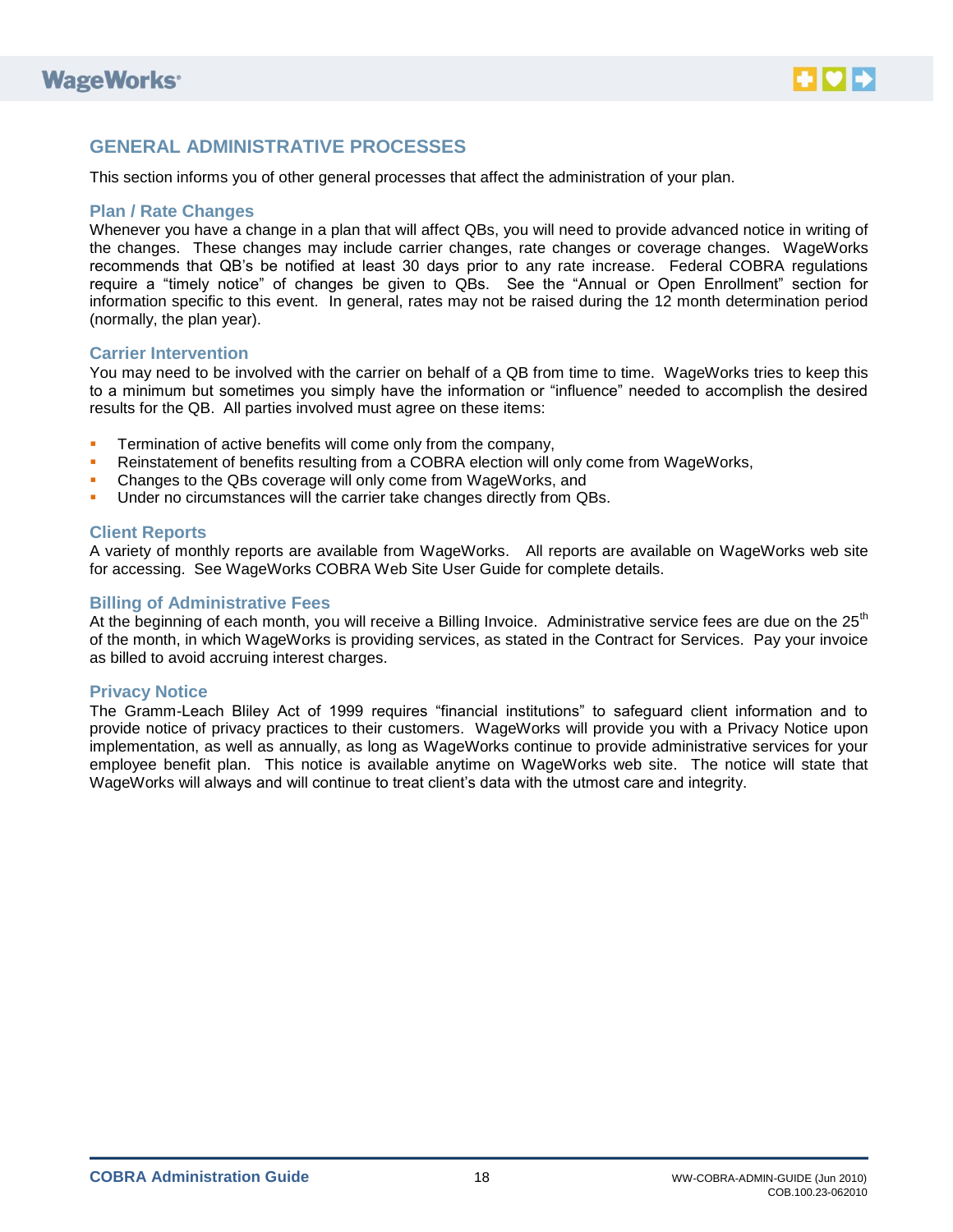

# <span id="page-22-0"></span>**QB COMMUNICATIONS**

QB communications are those that WageWorks will send to your employees and QB's during the on-going administrative services. The items that follow are descriptions of the QB letters that are automatically generated from WageWorks' COBRA system.

## <span id="page-22-1"></span>**TAKEOVER PACKAGE**

#### <span id="page-22-2"></span>**New COBRA Administrator Letter**

This letter is sent to all existing and pending QBs as reported to WageWorks during the initial takeover of your account. The letter describes either the plans reported to WageWorks for the QB or describes the necessary steps to take during the initial 60 day COBRA election period.

### <span id="page-22-3"></span>**NEWLY ELIGIBLE/NEW HIRE COBRA PACKAGE**

#### <span id="page-22-4"></span>**DOL General Notice**

This notice is sent to all employees and spouses who are newly covered by (your group health insurance) any COBRA eligible benefits. This can include medical, dental, vision and in most cases an EAP benefit. The DOL requires that this notice be sent to explain to newly covered employees and/or spouses their COBRA rights in the event that they should lose coverage from one of your qualifying plans.

### <span id="page-22-5"></span>**QUALIFYING EVENT PACKAGE**

#### <span id="page-22-6"></span>**Qualifying Event Notice**

This letter is generated when certain Qualifying Events have occurred, such as termination of an employee or employee's reduction in hours, retirement of an employee, a child becoming an ineligible dependent, an employee's divorce or separation or Chapter 11 Bankruptcy. The notice details the rights of the QB, the steps necessary to enroll, enrollment period, premium due for each benefit and information on ARRA premium reduction assistance.

#### <span id="page-22-7"></span>**Premium Computation Form**

This is sent with the Qualifying Event Notice and shows the cost of the coverages in effect at the time of the Qualifying Event. It also calculates the premium amount to be sent in depending when payment is made.

#### <span id="page-22-8"></span>**COBRA Enrollment Form**

This is sent with the Qualifying Event Notice and shows available benefit options, premiums and provides a place to list dependents (in case WageWorks does not have complete information on the dependents). If the QB is eligible for ARRA, a COBRA Enrollment Form with ARRA information will be generated.

#### <span id="page-22-9"></span>**HIPAA Certification**

This certificate meets the requirement of Health Insurance Portability and Accountability Act of 1996 for a Certificate of Creditable Coverage. It is sent with all QE Notices, upon termination of COBRA and upon request. This certificate will also include possible gap in coverage and allowance under ARRA if applicable for the "second chance enrollments".

### <span id="page-22-10"></span>**VARIOUS GENERAL LETTERS**

#### <span id="page-22-11"></span>**Notice of Unavailability**

<span id="page-22-12"></span>This letter is generated when coverage is denied after receiving a Qualifying Event Notice, a second Qualifying Event Notice or disability determination as to provide a reason as to why the individual is not entitled to COBRA coverage.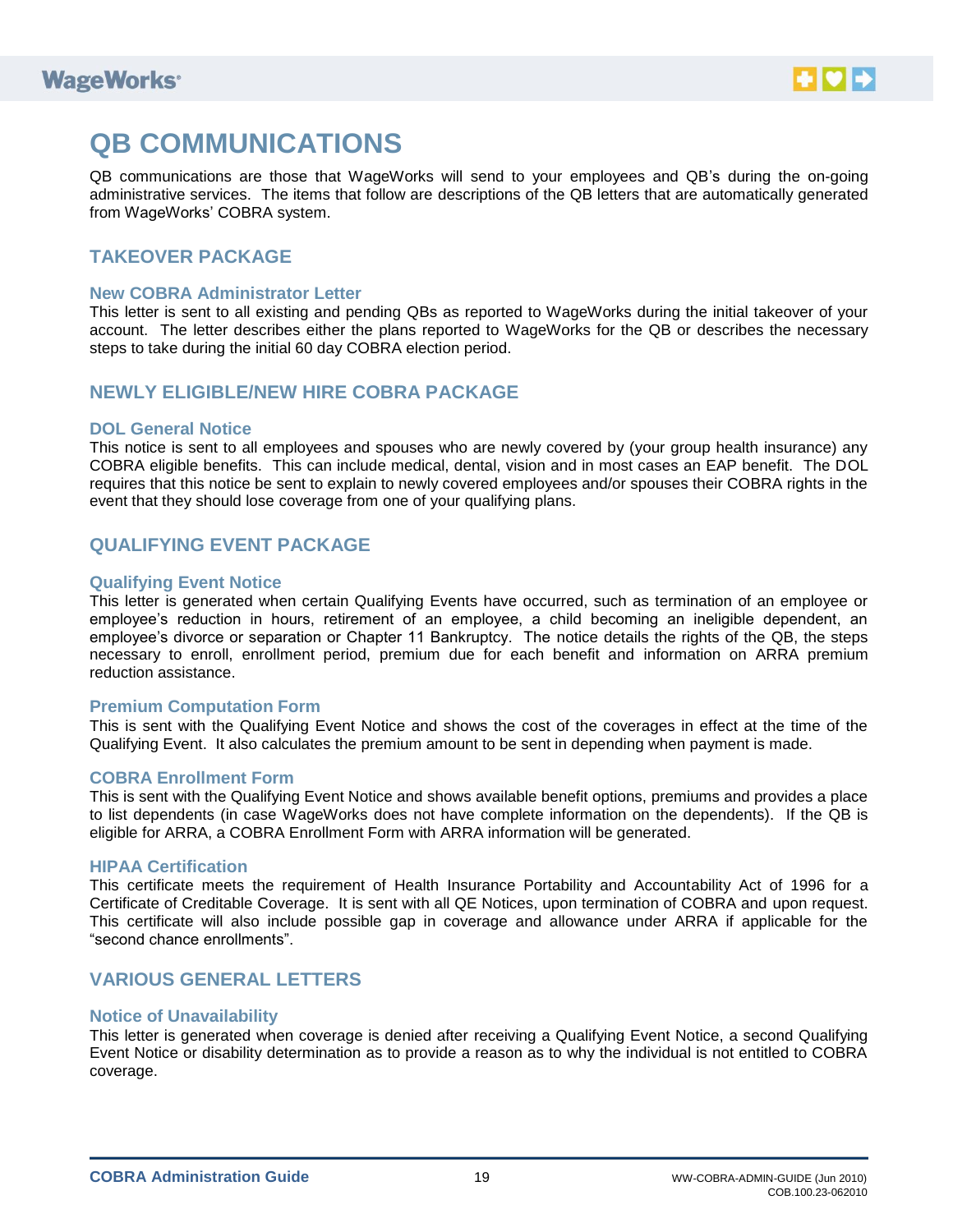



#### **Enrollment Confirmation**

This letter is generated as soon as WageWorks has received both the enrollment form and the first payment from a QB. This confirmation verifies the benefits in which they are enrolled in along with their COBRA start and end dates. Enclosed with this notice will be payment coupons for the monthly premium remittance process.

#### <span id="page-23-0"></span>**Coupons for COBRA Payments**

Premium payment coupons are enclosed with the Enrollment Confirmation Letter as well as provided on a yearly basis upon the completion of the open enrollment process. WageWorks does not send monthly invoices. If the company is paying for some portion of the COBRA coverage, the coupons will show the first payment due following the cessation of the company paid portion. Additional coupons are available at any time via WageWorks' web site or by contacting WageWorks. If the QB is also approved as an AEI, the coupons will reflect the ARRA subsidy QB portion.

#### <span id="page-23-1"></span>**Premium Reminder Notice**

Premium Reminder Notices are sent to COBRA enrollees whose premiums are not received by the 15<sup>th</sup> of the month during which they are due. This notice reminds them that their payment must be postmarked by the end of the month to avoid termination.

#### <span id="page-23-2"></span>**Partial Payment Notice**

Whenever WageWorks receives a payment that is less than the full amount of the premium due, this notice is sent to the QB to request the remainder to be paid in a timely fashion.

#### <span id="page-23-3"></span>**Second Qualifying Event Notice**

When an enrolled QB experiences a second Qualifying Event (divorce from the former employee, death of the former employee or an overage child losing benefits) during the initial 18 month coverage period, this notice is sent to inform the affected persons of their corresponding COBRA rights. Updated coupons will also be sent if needed.

#### <span id="page-23-4"></span>**Medicare Eligibility Notice**

As a QB approaches age 65, a letter detailing how Medicare Entitlement affects COBRA is sent.

#### <span id="page-23-5"></span>**Conversion Rights Letter**

Some group health plans have conversion privileges. If applicable and requested by the client, as a QB approaches the end of his maximum coverage period under COBRA, this letter is generated and sent. This letter will request that they contact the carriers directly to discuss conversion to an individual policy and/or state continuation plan if applicable.

#### <span id="page-23-6"></span>**Termination Notice**

This notice is sent to the QB upon the termination of COBRA and states the reason for the termination. This letter is generated at the end of the COBRA period, upon termination for non-payment or when the QB sends WageWorks a written request to terminate coverage.

#### <span id="page-23-7"></span>**ARRA Eligibility Form**

This "Request for Treatment as an AEI Form" is generated along with the ARRA COBRA Premium Reduction Notice. This form is included in the Qualifying Event package. QBs will need to return this form in order to be considered a possible AEI.

#### <span id="page-23-8"></span>**ARRA Enrollment Confirmation**

This confirmation letter is generated once the AEI is enrolled for the ARRA subsidy. Premium coupons displaying the amount of the premium reduction will be included for the QB.

#### <span id="page-23-9"></span>**ARRA Denial Letter**

This letter is generated when an AEI is denied the ARRA subsidy due to ineligibility. This notice will contain information on the appeal process available through the DOL or Center for Medicare and Medicaid Services (CMS).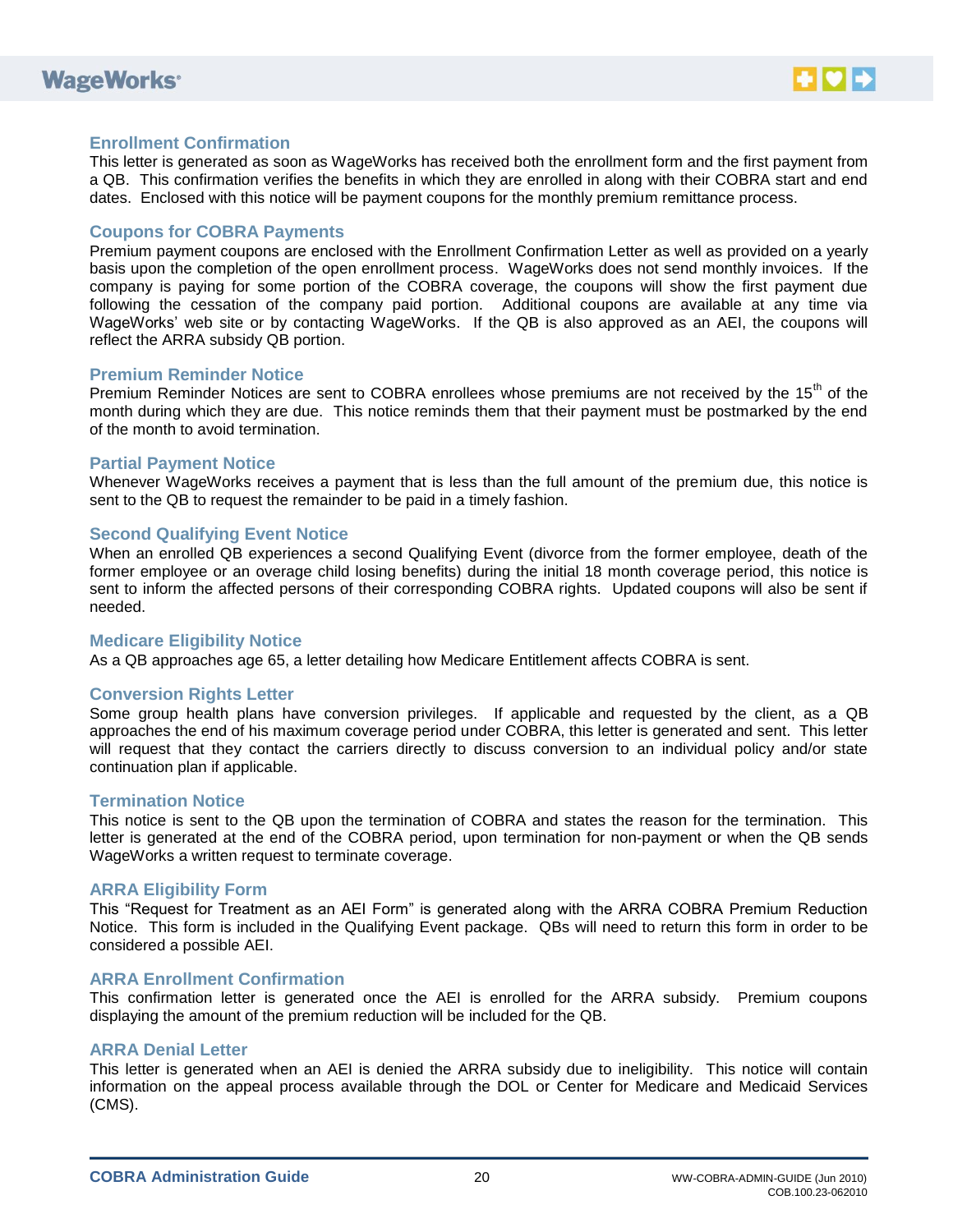# <span id="page-24-0"></span>**APPENDIX A - SUMMARY OF COBRA RESPONSIBILITIES**

<span id="page-24-1"></span>

| <b>Responsibility</b>                               | <b>Client</b>                                                                                                                                                                                                                                      | <b>WageWorks</b>                                                                                                                                                                                                                                                                                                                               |
|-----------------------------------------------------|----------------------------------------------------------------------------------------------------------------------------------------------------------------------------------------------------------------------------------------------------|------------------------------------------------------------------------------------------------------------------------------------------------------------------------------------------------------------------------------------------------------------------------------------------------------------------------------------------------|
| <b>Initial Notices</b>                              | Provide<br>WageWorks<br>required<br>information<br>newly<br>covered<br>on<br>employees and/or spouses at the<br>time they become covered under a<br>COBRA eligible plan.                                                                           | Issue initial notices in a timely fashion.                                                                                                                                                                                                                                                                                                     |
| <b>Qualifying Event</b><br><b>Notices</b>           | Provide<br>WageWorks<br>required<br>information on all Qualifying Events<br>that occur for any employee and/or<br>dependent within 30 days of the<br>event including involuntary and<br>voluntary termination information for<br>ARRA Eligibility. | Issue Qualifying Event Notices and HIPAA<br>Certificates within 14 days of receipt from Client.<br>Track enrollment period.                                                                                                                                                                                                                    |
| <b>COBRA Enrollments</b>                            |                                                                                                                                                                                                                                                    | If a QB chooses to enroll within the allowable<br>timeframe, WageWorks will:<br>Report enrollment information to the<br>corresponding carrier(s).<br>Send enrollment confirmation and premium<br>coupons to enrollee.<br>If QB does not enroll in the 60-day allowable<br>timeframe, WageWorks will issue a non-<br>commencement letter.       |
| <b>COBRA Premiums</b>                               | Client<br>will<br>remit<br>premiums<br>to<br>carriers.                                                                                                                                                                                             | Premium collection. WageWorks collects<br>premiums remitted by QBs and handles them<br>accordingly.<br>Premium Reminder Notices. Reminder notices<br>are sent if premiums are not received by the 15 <sup>th</sup><br>of the month.<br>Partial Payment Letters. A letter is sent when a<br>payment is short of the full premium due.           |
| <b>Termination of</b><br><b>COBRA</b>               | termination<br>Review<br>report<br>sent<br>monthly from WageWorks to ensure<br>that termed<br>QBs<br>have<br>been<br>removed from carrier bill.                                                                                                    | Any terminations from COBRA will be reported to<br>corresponding carriers by WageWorks.                                                                                                                                                                                                                                                        |
| <b>Eligibility Reporting</b>                        | bills with<br>Reconcile the carrier<br>WageWorks' monthly reports to<br>ensure that any added or termed<br>QBs have been processed correctly.                                                                                                      | Monthly Reports to Client. WageWorks will<br>prepare monthly reports summarizing COBRA<br>eligibility and paid thru dates.<br>Monthly Reports to Carriers will be issued<br>summarizing COBRA enrollees and terminations<br>within each plan.                                                                                                  |
| <b>Open Enrollment &amp;</b><br><b>Rate Changes</b> | Notify WageWorks at least 30 days<br>in advance of any plan or rate<br>changes.<br>Provide WageWorks with the same<br>enrollment materials that are given<br>active employees<br>on each<br>to<br>COBRA eligible plan.                             | Rate Change Letters. WageWorks will issue QBs<br>letters, notifying them of any rate changes. A 30<br>day advance notice is suggested.<br>Open Enrollment. If requested, WageWorks will<br>prepare OE instructions and materials and<br>correspond directly with QBs. Any enrollment<br>changes will be reported to corresponding<br>carriers. |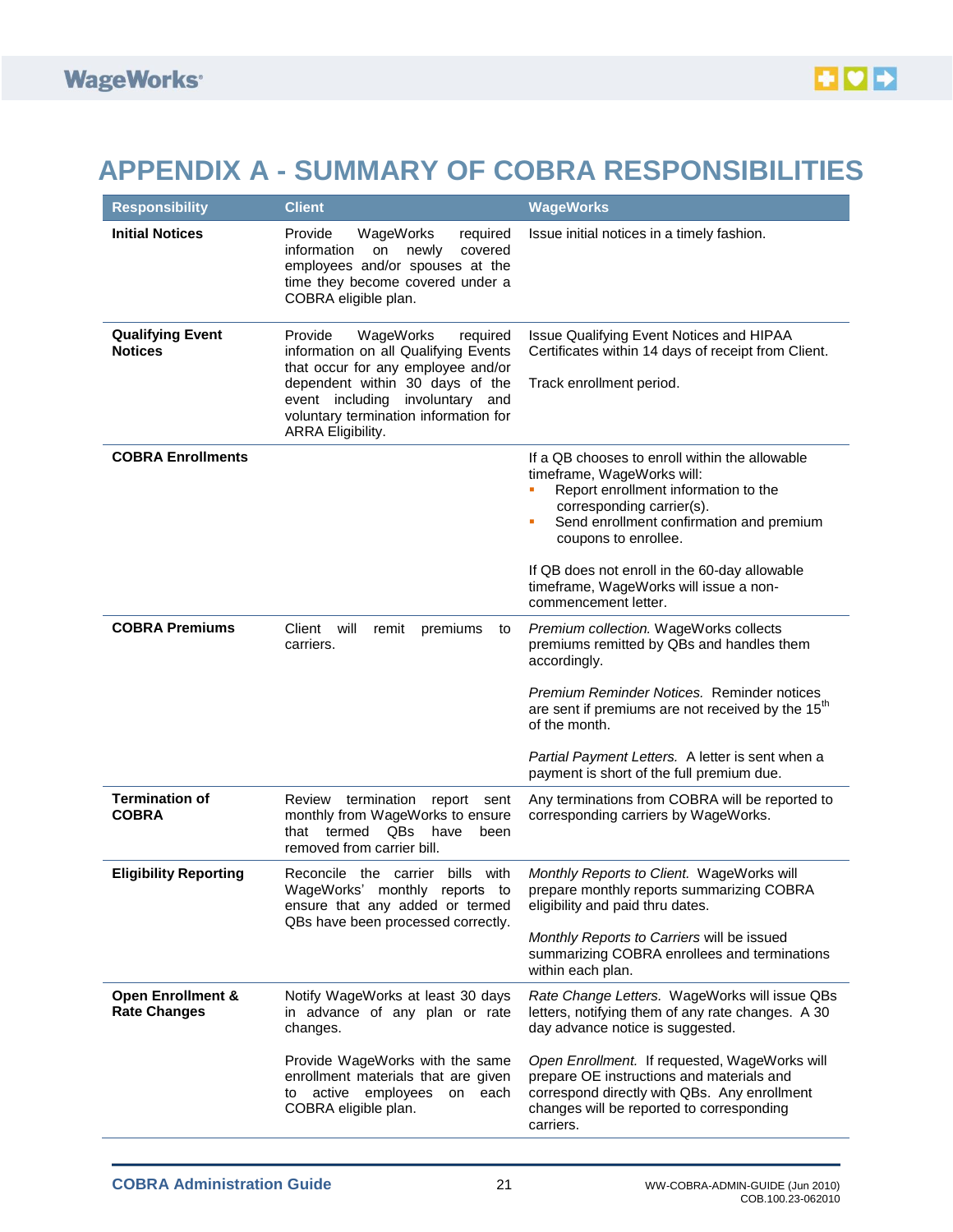

# **APPENDIX B - COBRA QUALIFYING EVENTS COVERAGE PERIODS**

**IMPORTANT! Each of these events should be reported to WageWorks no later than 30 days from the date of the event.**

| If the Qualifying Event is                                                                                                                                                                                                                                                                                                      | <b>And if Social Security </b>                                                                                         | Then the maximum<br>coverage period is                                                                |
|---------------------------------------------------------------------------------------------------------------------------------------------------------------------------------------------------------------------------------------------------------------------------------------------------------------------------------|------------------------------------------------------------------------------------------------------------------------|-------------------------------------------------------------------------------------------------------|
| employee's<br>Covered<br>termination<br>οf<br>employment, retirement, or covered<br>employee's reduction in hours (e.g. leave                                                                                                                                                                                                   | Does <b>not</b> determine that any QB is<br>disabled during the first 60 days of<br>COBRA coverage                     | 18 months (unless a<br>Secondary Qualifying Event<br>occurs)                                          |
| of absence, full time to part time, no return<br>from disability leave)                                                                                                                                                                                                                                                         | Determines that any QB affected by this<br>same event is disabled during the first<br>60 days of continuation coverage | 29 months                                                                                             |
| One of the following:<br>Covered employee's divorce or legal<br>separation<br>Covered employee dropping spouse<br>in anticipation of divorce*<br>Covered employee's death<br>Covered employee's entitlement to<br>Medicare resulting in dependent's<br>loss of coverage<br>Child's loss of dependent status<br>under plan terms |                                                                                                                        | 36 months for covered<br>spouse and/or children losing<br>coverage as a result of<br>Qualifying Event |

\*The Qualifying Event date will be date of the divorce if it is determined that the former covered spouse of the covered employee was dropped in anticipation of the divorce.